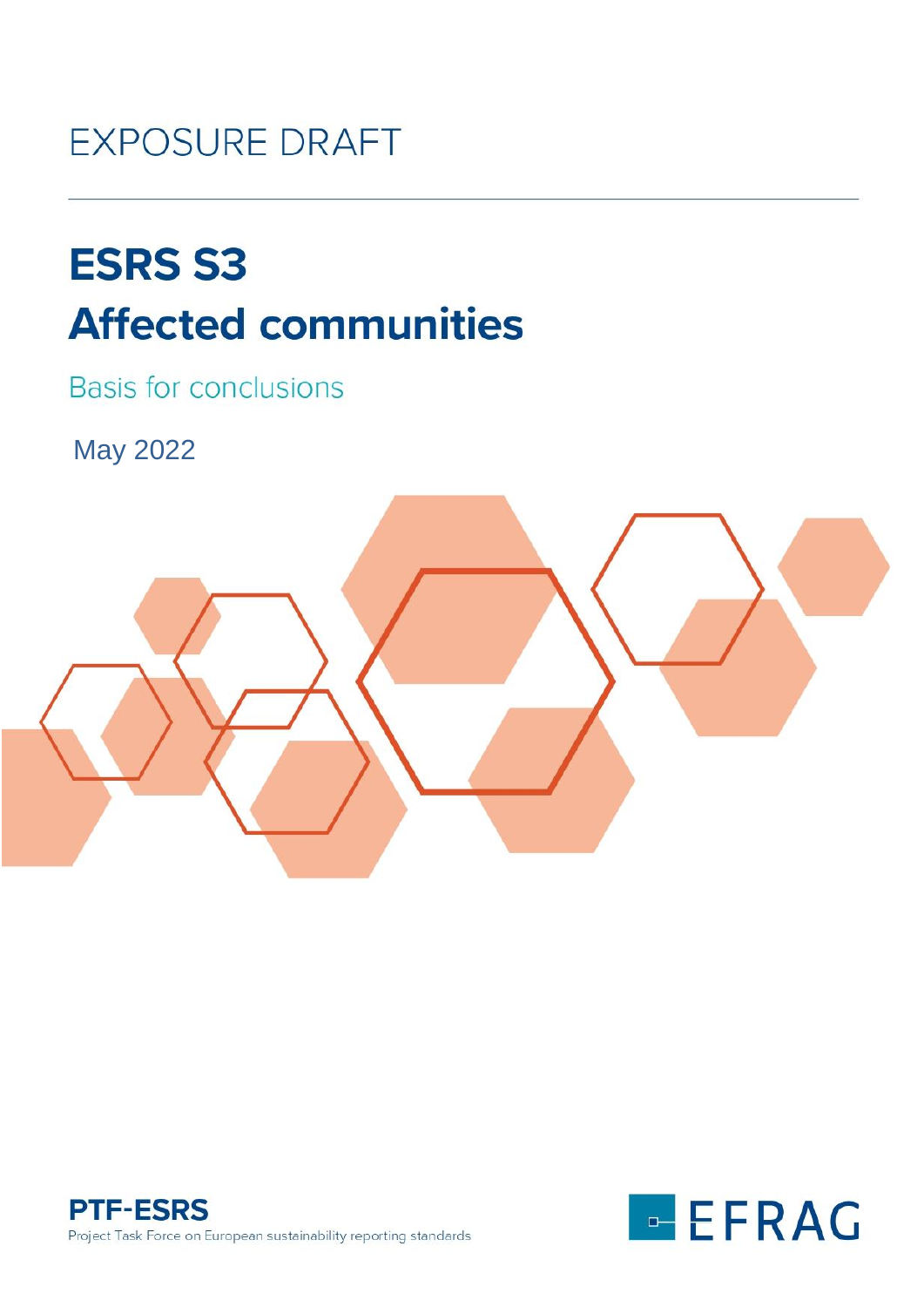#### **DISCLAIMER**

This Basis for Conclusions accompanies but is not part of the Exposure Draft ESRS S3 Affected Communities. It summarises the considerations of the EFRAG PTF-ESRS and the references to other standard setting initiatives or regulations used in developing the proposed contents of the Exposure Draft.

This Basis for Conclusions has been prepared solely under the responsibility of the EFRAG PTF-ESRS. It, therefore, does not reflect the EFRAG SRB's position at this stage, nor the position of the European Union or European Commission DG Financial Stability, Financial Services and Capital Markets Union (DG FISMA), nor the position of organisations with which the EFRAG PTF-ESRS has cooperated.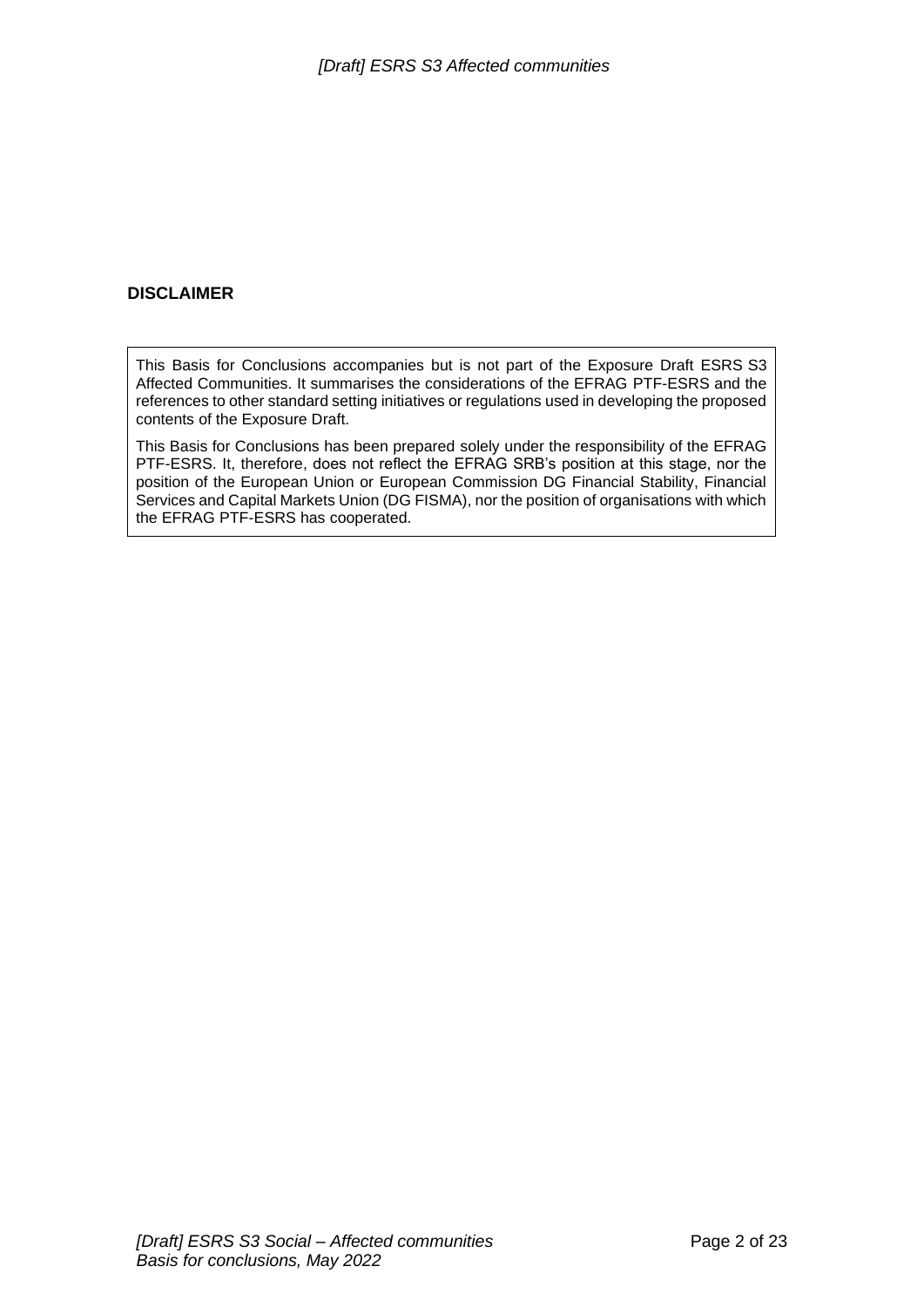# **Table of contents**

| General, strategy, governance and materiality assessment 11                                                                                                                                                                                                                                                                               |
|-------------------------------------------------------------------------------------------------------------------------------------------------------------------------------------------------------------------------------------------------------------------------------------------------------------------------------------------|
| Affected communities specific Basis for Conclusion on ESRS 2 Disclosure Requirement<br>SBM 2 and ESRS S2 AG $3 - 5$ on the views, interests, rights and expectations of                                                                                                                                                                   |
| Affected communities specific Basis for Conclusion on ESRS 2 Disclosure Requirement<br>SBM 3 and ESRS S3 AG 6 on the interaction between material impacts and the strategy<br>and business models and SBM 4 and ESRS S3 AG $7 - 8$ on the interaction between<br>material risks and opportunities and the strategy and business model  12 |
| Affected communities specific Basis for Conclusion on ESRS 2 Disclosure<br>Requirements IRO 2 and 3 and ESRS S3 AG 9-12 on the outcome of the assessment                                                                                                                                                                                  |
|                                                                                                                                                                                                                                                                                                                                           |
| Disclosure Requirement S3-1: Policies related to affected communities  14                                                                                                                                                                                                                                                                 |
| Disclosure Requirement S3-2: Processes for engaging with affected communities about                                                                                                                                                                                                                                                       |
| Disclosure Requirement S3-3: Channels for affected communities to raise concerns 18                                                                                                                                                                                                                                                       |
| Disclosure Requirement S3-4: Targets related to managing material impacts on                                                                                                                                                                                                                                                              |
| Disclosure Requirement S3-5: Taking action on material impacts on affected                                                                                                                                                                                                                                                                |
| Disclosure Requirement S3-6: Approaches to mitigating material risks and pursuing                                                                                                                                                                                                                                                         |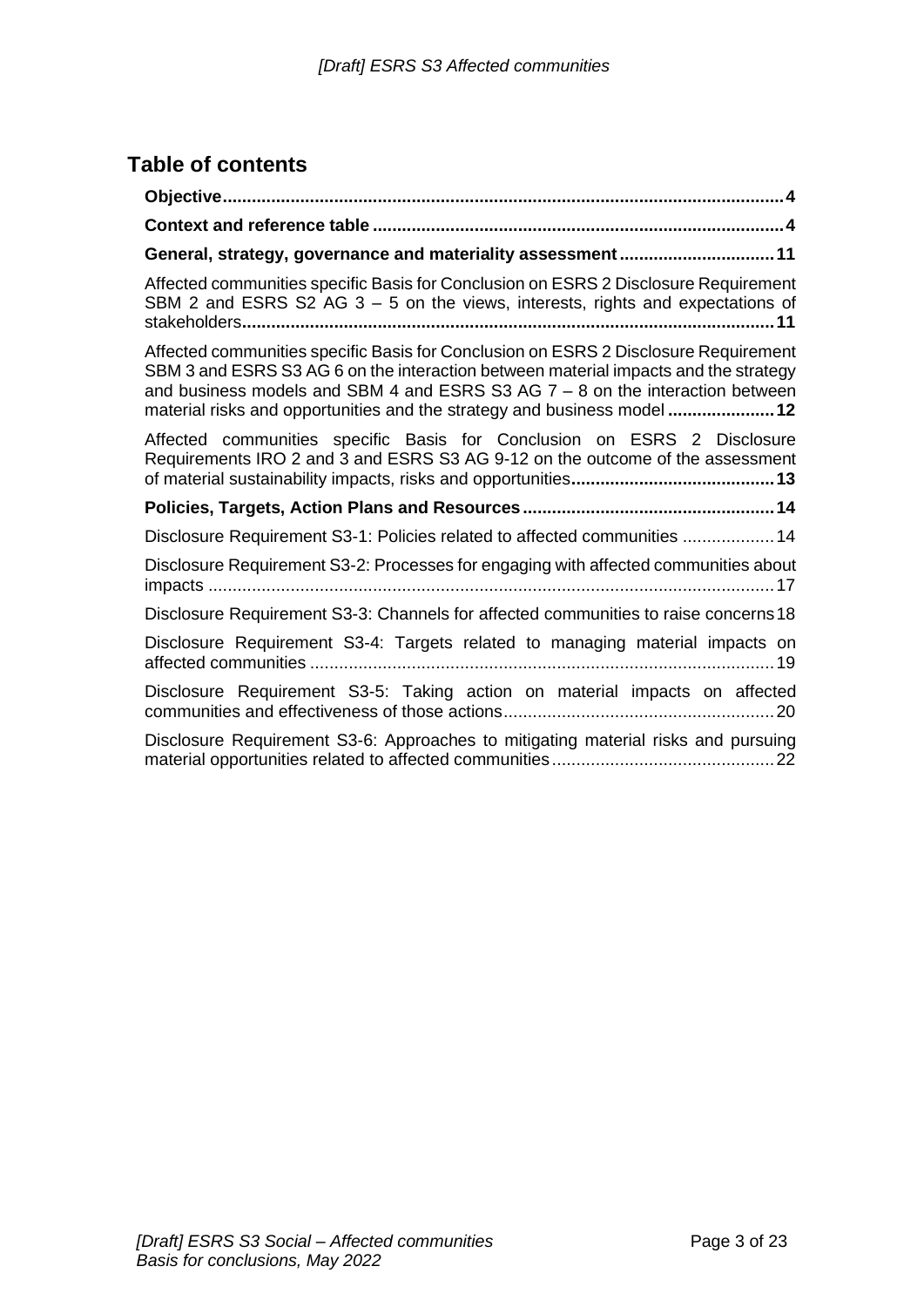## <span id="page-3-0"></span>**Objective**

- BC1. The objective of this [draft] standard is to set disclosure requirements that cover the information required by undertakings across all sectors (subject to the rebuttable presumption in ESRS 1 paragraph 57) in order to report under a double materiality perspective. It covers in particular:
	- (a) the impacts on affected communities
	- (b) the material risks and opportunities arising from the undertaking's impacts and dependencies. Such risks and opportunities are sources of financial effects;
	- (c) the actions taken to address impacts, mitigate and pursue opportunities related to affected communities and the results of those actions; and
	- (d) the effects of risks and opportunities on the undertaking's development, performance and position over the short-, medium- and long-term and therefore on its ability to create enterprise value (financial effects).

### <span id="page-3-1"></span>**Context and reference table**

- BC2. The proposal for a Corporate Sustainability Reporting Directive (CSRD) and its predecessor, the Non-Financial Reporting Directive (NFRD), as well as the Sustainable Finance Disclosure Regulation (SFDR) and the Taxonomy Regulation (EU Taxonomy) are the central components of the sustainability reporting requirements that both underpin and will advance the objectives of the EU's sustainable finance strategy. These all recognise the importance of respect for human rights, as enshrined in the Charter of Fundamental Rights of the European Union, and international instruments such as the UN Guiding Principles on Business and Human Rights (UN Guiding Principles) and the Organisation for Economic Co-Operation and Development Guidelines for Multinational Enterprises (OECD Guidelines).
- BC3. Specifically, the [draft] CSRD aims to improve the relevance, faithfulness, reliability and comparability of information about social sustainability topics. Article 19b requires disclosure on:
	- (a) Equal opportunities for all, including gender equality and equal pay for equal work, training and skills development, and employment and inclusion of people with disabilities;
	- (b) Working conditions, including secure and adaptable employment, wages, social dialogue, collective bargaining and the involvement of workers, worklife balance, and a healthy, safe and well-adapted work environment; and
	- (c) Respect for the human rights, fundamental freedoms, democratic principles and standards established in the International Bill of Human Rights and other core UN human rights conventions, the International Labour Organisation's Declaration on Fundamental Principles and Rights at Work and the ILO fundamental conventions and the Charter of Fundamental Rights of the European Union.
- BC4. In line with this [draft] CSRD requirement, the [draft] Standard, along with the other social standards, was drafted with the understanding that social topics are, in their essence, about people, as individuals, groups and societies. Based on the approach of double materiality, this includes both the perspective of undertakings' impacts on people and the perspective of business risks and opportunities that result from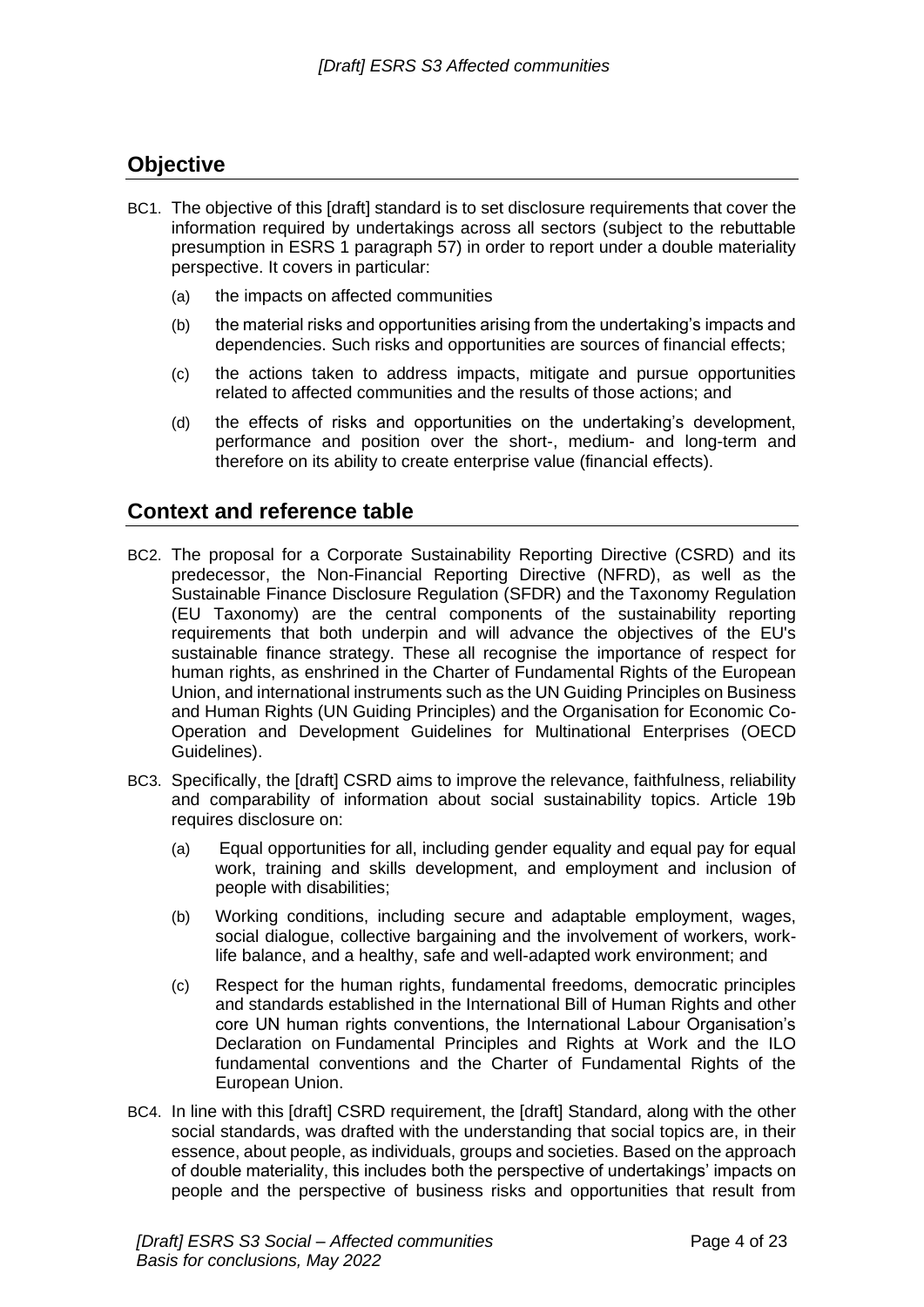undertakings' impacts and dependencies on people. The key categories of people – or affected 'stakeholders' – addressed in the ESRS are the undertaking's own workforce (ESRS S1), workers in the value chain (ESRS S2), affected communities (ESRS S3), and consumers and end-users (ESRS S4).

- BC5. The social standards, taken together, are designed to address these four categories of stakeholders. The standards include respective overarching application guidance (AG3-AG12) related to ESRS 2 - covering general, strategy, governance and materiality assessment - for each stakeholder group (ESRS S1, S2, S3 and S4) that reflects the general due diligence process defined in international guidelines and recommendations, but they do not include disclosure requirements on Policies, targets, action plans and resources nor Performance measures at this stage. This overarching application guidance included in the first set of EU Sustainability Reporting Standards, together with topical standards' disclosure requirements on Policies, targets, action plans and resources and with disclosure requirements on Performance measures and performance measures on own workforce in [draft] ESRS S1 embed human rights due diligence.
- BC6. In preparing the [draft] ESRS S2-S4 and assessing potential performance measures within the context of the value chain, the conclusion of the analysis performed is that it is the specific facts and circumstances of the undertaking's value chain that play a significant role and will help determine appropriate and meaningful performance indicators. Therefore, the diversity of value chains to be considered within the scope of drafting sector agnostic reporting standards for the first set supports the decision to further develop performance indicators as part of the second set of standards where both extensions to the sector-agnostic standards and disclosures sectorspecific standards will be drafted. The same approach is to be applied to the other affected stakeholder groups such as affected communities and consumers and endusers where a similar rationale has been applied.
- BC7. The structure of the standards (social topic; sub-topics; sub-sub-topics) is set out below, with the disclosure requirements published in this first set highlighted in yellow and second set in purple.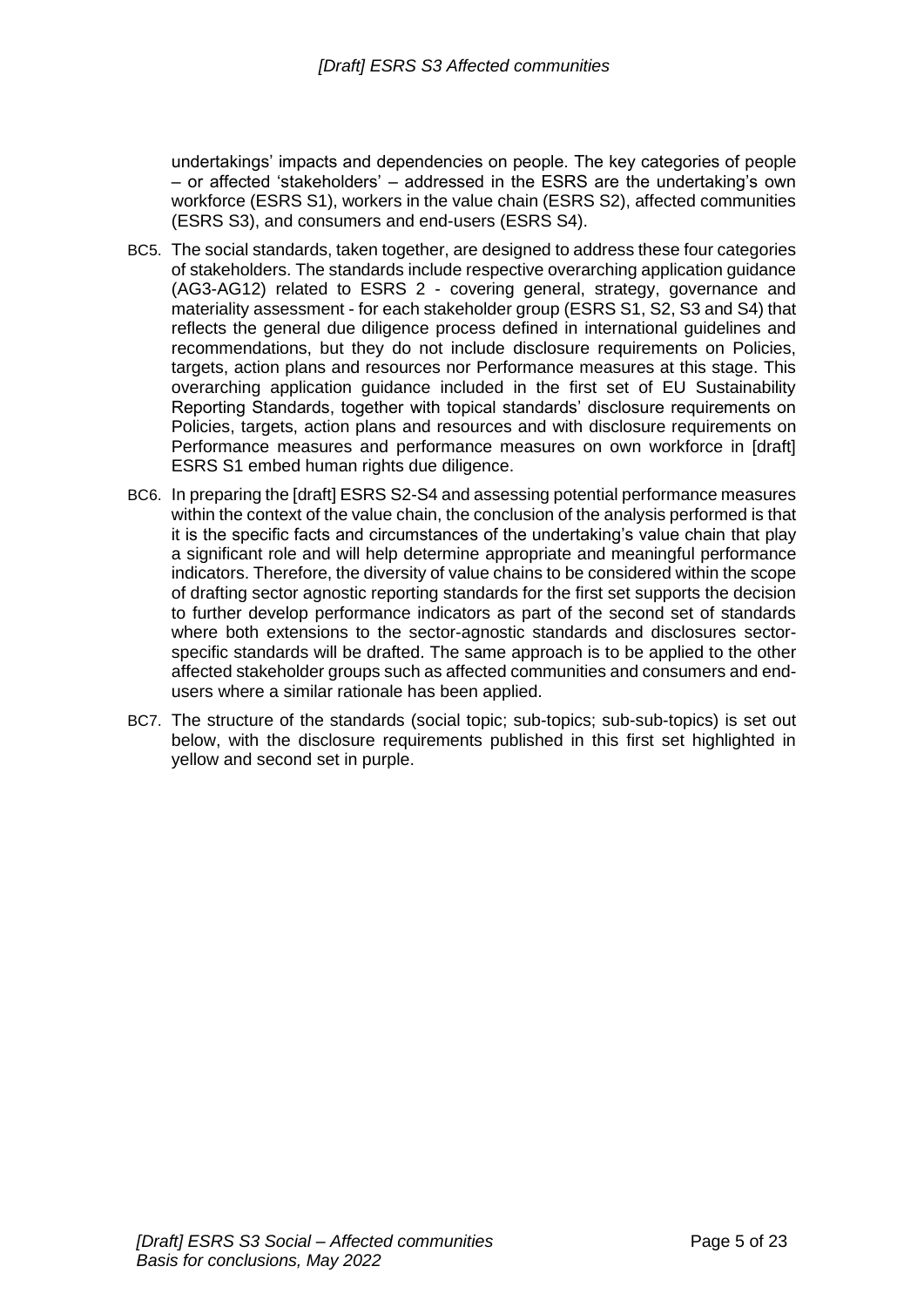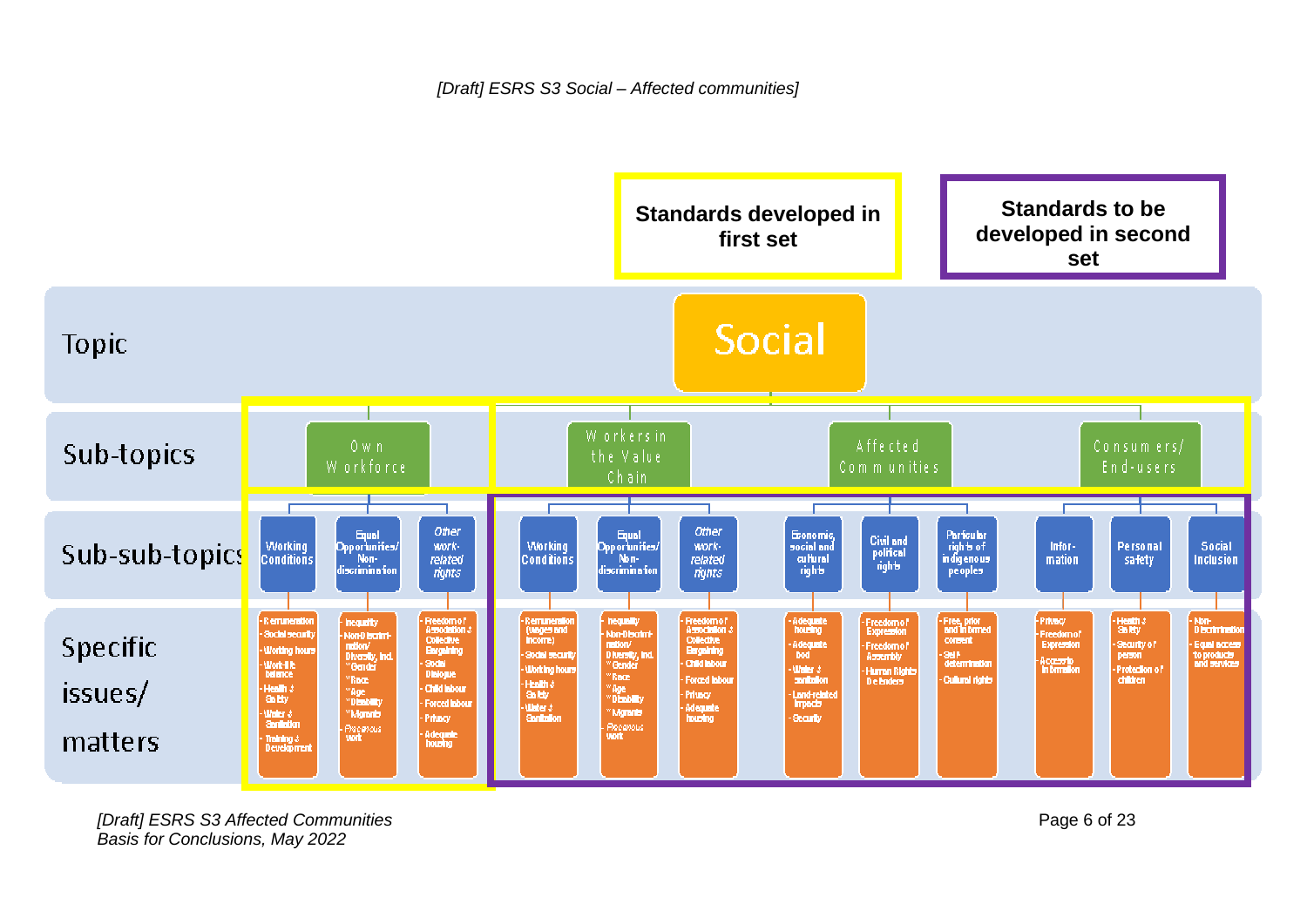- BC8. The [draft] CSRD highlights the particular importance of sustainability reporting standards being aligned with the UN Guiding Principles and the OECD Guidelines, including their chapters on human rights and employment and industrial relations.
- BC9. Human rights (which include labour rights) address the full range of types of negative impacts on people that can occur: economic, social, cultural, civil and political. They include the commonly understood social issues of freedom of expression, freedom of assembly, security of the person, adequate housing and food, and water and sanitation, as well as specific issues related to Indigenous Peoples, including free, prior and informed consent, and are today understood to include impacts on people resulting from climate change and broader environmental harm.
- BC10.Human rights represent a threshold: they are about impacts on people that are sufficiently acute that they undermine the basic dignity and equality of individuals. As such, human rights impacts – and in particular severe impacts on human rights – are likely to be material in terms of the impacts themselves. And these material impacts on people are in turn among the most likely to also raise material risks to the business in the short, medium or long term. This Standard focuses on the reporting of these material impacts and/or material risks.
- BC11.Additional social issues relevant for communities include the advancement of skills, knowledge and well-being for community members and other community development.
- BC12.The [draft] CSRD also makes clear that the content of reporting on due diligence should be fully aligned with the UN Guiding Principles and OECD Guidelines as per recital 27.
- BC13.In addition to recognising international and European human rights instruments, the [draft] CSRD also references the European Pillar of Social Rights (EPSR), which is a key European initiative containing 20 principles intended to serve as a *"…beacon guiding us towards a strong social Europe that is fair, inclusive and full of opportunity"*<sup>1</sup> . The accompanying Action Plan is a set of concrete initiatives to deliver on the European Pillar of Social Rights. In accordance with the Action Plan, the [draft] CSRD aims to ensure that " *better public reporting by companies about social issues should facilitate investment flows towards economic activities with positive social outcomes. Better corporate reporting also serves to make companies more accountable for social and other sustainability*" (European Pillar of Social Rights Action Plan, Section 4).
- BC14.The disclosures in this [draft] Standard therefore align with the elements of due diligence as set out in the international instruments, and which are summarised in ESRS 1; and, in addition, to the principles of the European Pillar of Social Rights.
- BC15.The disclosures aim to reach a fair balance between the need for meaningful information regarding an undertaking's impacts, risks and opportunities in relation to affected communities, and the need to ensure that reporting requirements are reasonable and feasible for undertakings themselves, recognising the time and resources it can take to gather and interpret the data required. Any additional requirement on undertakings flowing from the disclosures should lead to more relevant and comparable reporting, whereby resources are allocated efficiently and in a targeted manner that directly serves the objectives of the [draft] CSRD and complementary EU and international instruments.

European Commission: The European pillar of Social rights in 20 principles. https://ec.europa.eu/info/strategy/priorities-2019-2024/economy-works-people/jobs-growth-andinvestment/european-pillar-social-rights/european-pillar-social-rights-20-principles\_en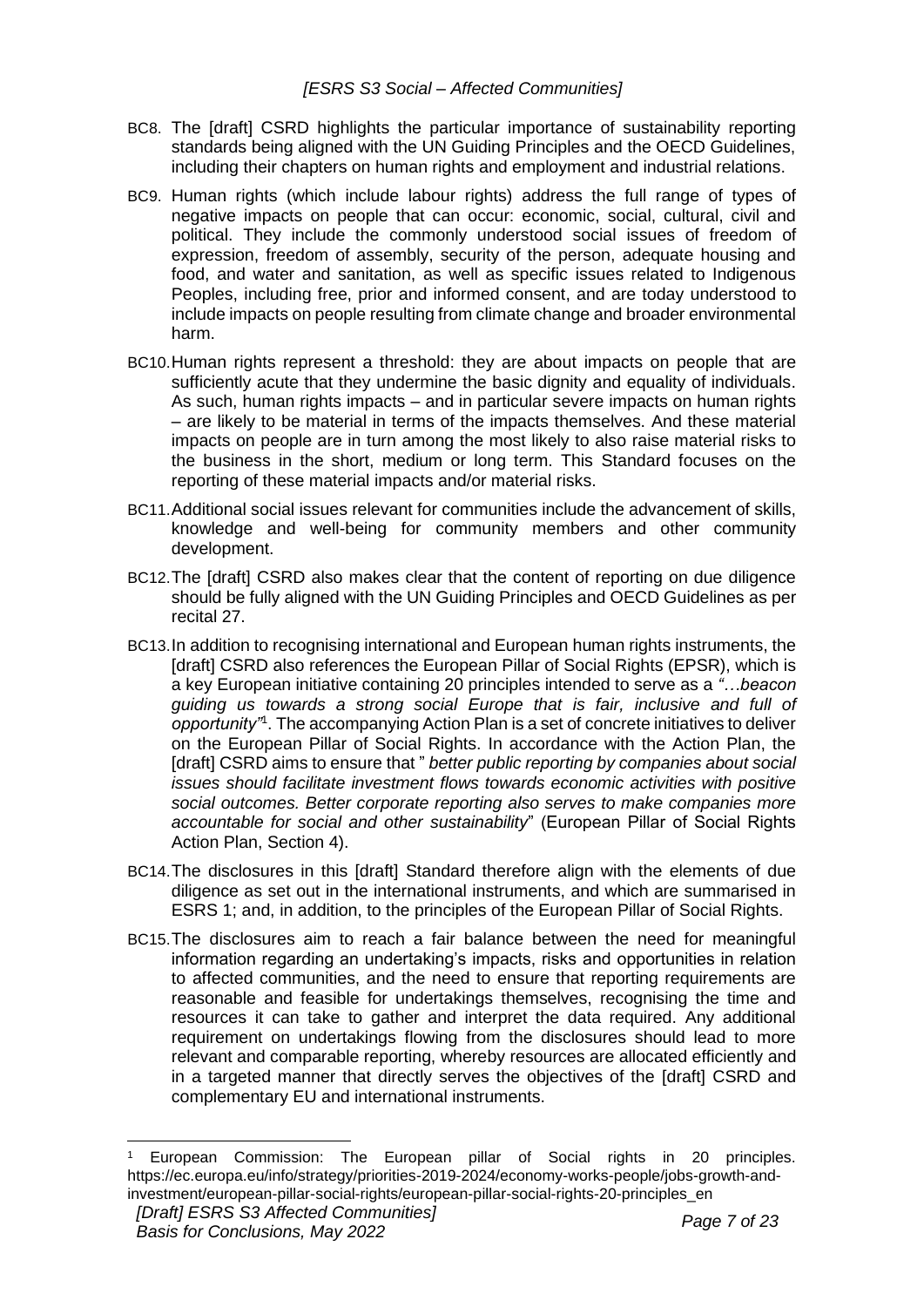- BC16.The [draft] Standard addresses undertakings' impacts and dependencies on local communities, including Indigenous Peoples. Based on the relevant provisions from the [draft] CSRD as illustrated in Table 1 below, and other EU legislation, as well as the global standard of the UNGPs and relevant chapters of the OECD Guidelines, this [draft] Standard on Affected Communities aims to ensure that stakeholders of the reporting undertaking obtain information that enables them to understand:
	- (a) How local communities can be impacted in both positive and negative ways;
	- (b) The due diligence approaches taken to identify, prevent, mitigate or remediate negative impacts and assess the effectiveness of these actions;
	- (c) How the voices and perspectives of local communities are integrated into these due diligence processes and through remedy channels and processes;
	- (d) How undertakings contribute positively to improved social outcomes for local communities;
	- (e) The nature, type and extent of the material risks or opportunities for the business which arise from the impacts described above or from their dependencies on local communities; and
	- (f) The approaches taken to mitigating these risks and pursuing these opportunities.
- BC17.Under the EU Taxonomy, undertakings have to meet the minimum safeguards stipulated in Article 18, according to which investments must align with the OECD Guidelines and the UN Guiding Principles including the principles and rights set out in the eight fundamental conventions identified in the Declaration of the International Labour Organisation on Fundamental Principles and Rights at Work and the International Bill of Human Rights.
- BC18.Under the SFDR, the European Supervisory Authorities (ESAs) developed Regulatory Technical Standards (RTS) that are designed to align with the minimum safeguards requirements of the EU Taxonomy Regulation, as well as its Do No Significant Harm principle. The RTS contain templates for pre-contractual and periodic product disclosures that include information on whether the sustainable investment is aligned with the OECD Guidelines and UN Guiding Principles as well as the principles and rights set out in the eight core ILO conventions and the International Bill of Human Rights.
- BC19.In drafting the [draft] Standards, it was endeavoured to make sure that all SFDR Principal Adverse Impact (PAI) indicators would be covered by the proposed disclosure requirements. The approach taken was to directly implement the indicators wherever possible or, when not possible, to make sure that the information needed by the financial market participants would be easily identified and found in the standards. In doing so, it was noted that in the preparation of the necessary information by preparers to enable financial market participants to meet their SFDR-related reporting obligations, questions of application and interpretation may emerge for a subset of the indicators. This [draft] standard does not provide guidelines to overcome those possible application and interpretation issues.
- BC20.The Universal Declaration of Human Rights (UDHR) addresses a range of human rights that are further elaborated in the International Covenant on Civil and Political Rights and the International Covenant on Economic, Social and Cultural Rights. Taken together, these instruments constitute the International Bill of Human Rights. Human rights in the UDHR that are specifically relevant to local communities include the human rights to life, liberty and security of the person, freedom of thought, conscience and religion, freedom of opinion and expression, freedom of peaceful assembly and association, an adequate standard of living, including housing and food, and the right to freely participate in the cultural life of the community.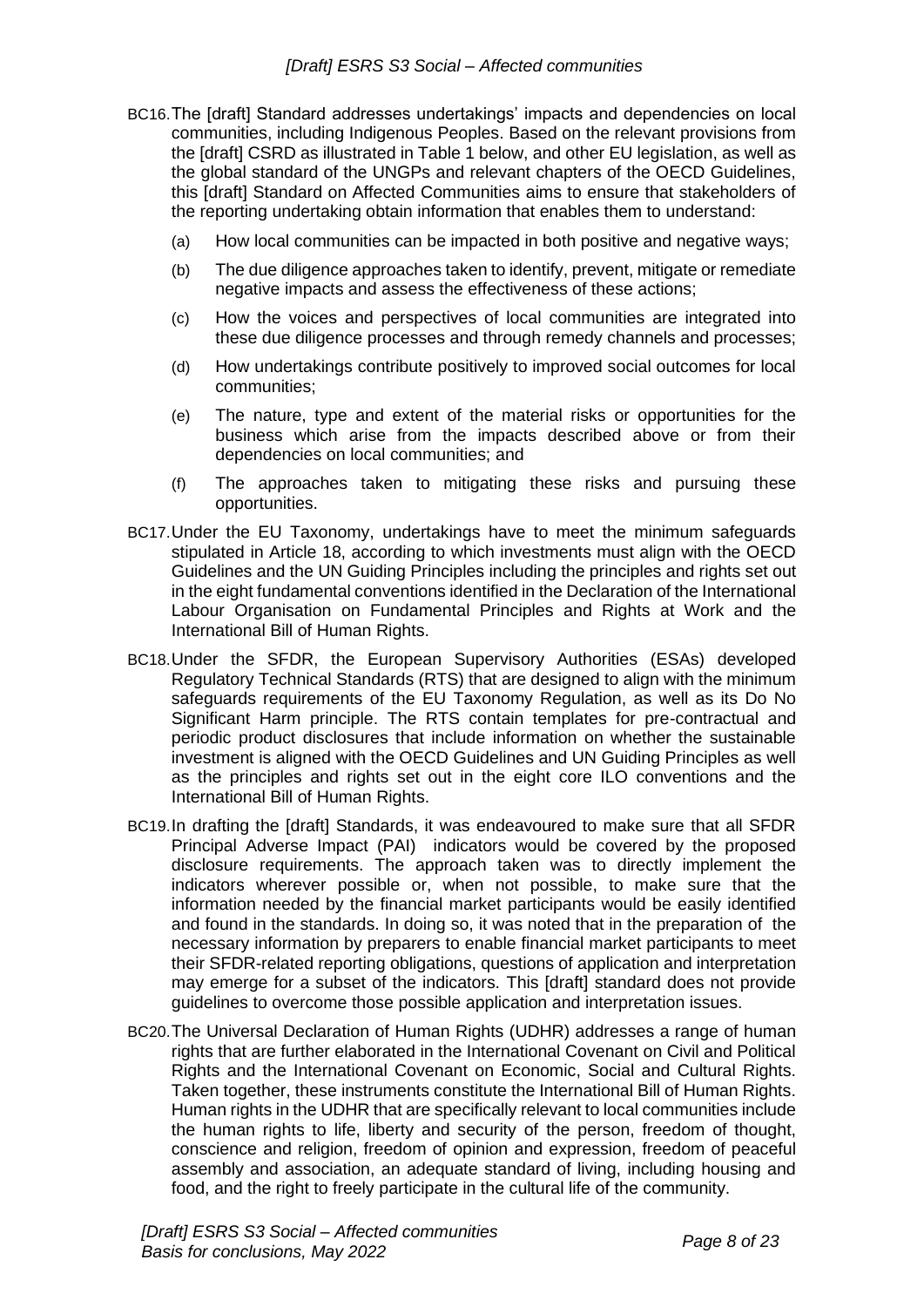- BC21.The International Covenant on Economic, Social and Cultural Rights further elaborates on the right to an adequate standard of living, including adequate food, clothing and housing, and to the continuous improvement of living conditions; the right to the enjoyment of the highest attainable standard of health; the right to take part in cultural life and the right to self-determination, including the right to free, prior and informed consent of Indigenous Peoples as indicated in the UN Declaration on the Rights of Indigenous People.
- BC22.The disclosure requirements of this [draft] Standard on Affected Communities are in line with relevant provisions of these international instruments specified in the [draft] CSRD. They also take account of the SFDR RTS developed by the European Supervisory Authorities that are relevant to impacts, risks and opportunities related to affected communities. The disclosures aim to provide the information necessary to meet the requirements of those RTS disclosures. Through their alignment with the UN Guiding Principles and the OECD Guidelines more generally, they also provide context that can assist investors (and other users of sustainability reporting) in appropriately interpreting those disclosures.
- BC23.Following the architecture outlined in paragraph BC4 herein, the [draft] Standard defines how to report impacts on affected communities. The [draft] Standard is aligned with ESRS S1-S4.
- BC24.The [draft] Standard will apply for the reporting years [2023] and onwards, while more granular standards related to specific types of impact, risk and opportunity, once developed as part of the second set, will apply from [2024] and onwards. The expansion in 2024 will build on the principles outlined in the Standard and follow the architecture presented above in BC4.
- BC25.The design of the [draft] Standard has been guided by the four following considerations:
	- (a) Determining disclosures that can reasonably apply to all reporting undertakings (that is, sector-agnostic disclosures);
	- (b) Complying with the requirements of the [draft] CSRD, existing EU regulation, reporting requirements and agreed initiatives in the field of sustainable finance, together with the SFDR and the EU Taxonomy Regulation;
	- (c) The need for disclosures to build on existing reporting standards and frameworks wherever appropriate, while ensuring that disclosures meet the quality of information guidelines, reflect lessons drawn from experience in the application of social indicators and disclosures, and provide relevant contextual information; and
	- (d) The importance of disclosures being reasonable and feasible for reporting undertakings at this point in time, while also helping preparers respond to the increasing demand for sustainability information by providing a coherent system of disclosures that reduces the potential for multiple requests for information in different formats.
- BC26.The [draft] CSRD aims to build on and contribute to international sustainability reporting initiatives. The reporting frameworks and standards of the Global Reporting Initiative (GRI), the Climate Disclosure Standards Board (CDSB) (now consolidated into the ISSB) the Sustainability Accounting Standards Board (SASB), the International Integrated Reporting Council (IIRC) and the UN Guiding Principles Reporting Framework are reflected, as relevant, in the [draft] Standard.
- BC27.The following table cross-references requirements of the [draft] Standard and the requirements of the [draft] CSRD, the UN Guiding Principles and OECD Guidelines, and other reporting frameworks.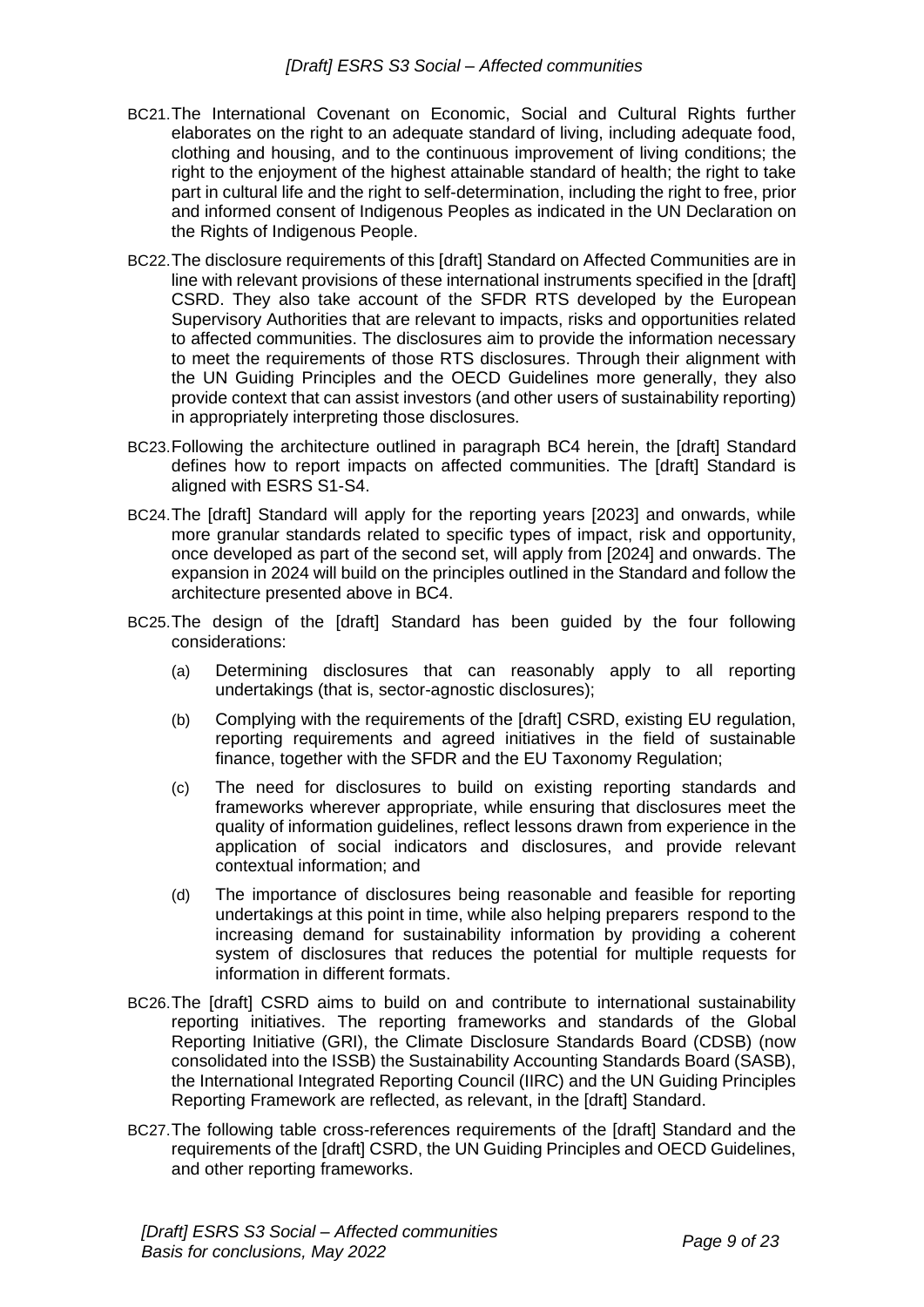| Table 1 Cross-reference of requirements of the [draft] Standard and the requirements of the [draft] CSRD, NFRD, |  |
|-----------------------------------------------------------------------------------------------------------------|--|
| the UN Guiding Principles and OECD Guidelines, and other reporting frameworks                                   |  |

| [draft]<br><b>ESRS S3</b><br><b>DRs</b> | <b>Required by</b><br><b>CSRD</b> | <b>Required by SFDR -</b><br><b>Principal</b><br><b>Adverse</b><br><b>Impacts</b>                                        | <b>References to</b><br><b>OECD Guidelines</b><br>and UN Guiding<br><b>Principles</b>                                                         | <b>References to other</b><br>reporting<br>frameworks                                                                                         |
|-----------------------------------------|-----------------------------------|--------------------------------------------------------------------------------------------------------------------------|-----------------------------------------------------------------------------------------------------------------------------------------------|-----------------------------------------------------------------------------------------------------------------------------------------------|
| ESRS 2,<br><b>SBM 3 and</b>             | Art. 19a 2 (a)<br>(iv)            |                                                                                                                          |                                                                                                                                               | GRI 2-22 /                                                                                                                                    |
| 4                                       |                                   |                                                                                                                          |                                                                                                                                               | <b>CDSB Reporting</b><br>Requirement 1 /<br><b>UNGP RF A2</b>                                                                                 |
| ESRS 2,<br>IRO 2 and 3                  | Art. 19a 2 (e)                    |                                                                                                                          | <b>OECD IV.45 /</b>                                                                                                                           | GRI 3-3 and 3-2                                                                                                                               |
|                                         | (ii)                              |                                                                                                                          | UNGP 18, 21 and<br>24                                                                                                                         | UNGP RF B1                                                                                                                                    |
|                                         |                                   |                                                                                                                          |                                                                                                                                               | IR 4.25 / CDSB 3                                                                                                                              |
|                                         |                                   |                                                                                                                          |                                                                                                                                               | / SASB CG-AA-<br>440a.1                                                                                                                       |
| <b>DR S3-1</b>                          | Art. 19a 2 (d)                    | <b>Mandatory indicator</b><br>#10 in Table 1 of<br>Annex 1<br><b>Mandatory indicator</b><br>#11 in Table 1 of<br>Annex 1 | OECD IV 4 and<br><b>Commentary IV</b><br>para. 44 /<br><b>UNGP 15 and 16</b>                                                                  | GRI 2-23 and 3-3 /<br><b>UNGP RF A1, A1.3</b>                                                                                                 |
|                                         |                                   | Additional indicator<br>#9 in Table 3 of<br>Annex 1<br>Additional indicator<br>#14 in Table 3 of<br>Annex 1              |                                                                                                                                               |                                                                                                                                               |
| <b>DR S3-2</b>                          | Art. 19a 2 (e)                    |                                                                                                                          | OECD II A 14 /                                                                                                                                | GRI 2-29 / GRI 3-3 (f)                                                                                                                        |
|                                         | (i)                               |                                                                                                                          | UNGP <sub>18</sub>                                                                                                                            | / UNGP RF C2 /<br>CDSB 2 and 3                                                                                                                |
| <b>DR S3-3</b>                          | Art. 19a 2 (e)<br>(iii)           | <b>Additional indicator 6</b><br>in Table 3 of<br>Annex 1                                                                | OECD IV 6 / UNGP<br>29, 30 and 31                                                                                                             | <b>GRI 2-25 / UNGP RF</b><br>C6.2                                                                                                             |
| <b>DR S3-4</b>                          | Art 19a 2 (b)                     |                                                                                                                          | UNGP 20                                                                                                                                       | GRI 3-3-e and 3-3-f /<br>CDSB 2 / OECD VI 1                                                                                                   |
| <b>DR S3-5</b>                          | Art. 19a 2 (e)<br>(iii)           |                                                                                                                          | OECD II A and IV /<br><b>OECD DD</b><br>Guidance II 3.1 /<br><b>UNGP 19, 20 and</b><br><b>22 / UNGP</b><br><b>Interpretive Guide</b><br>III B | GRI 3-3-d and 2-25 /<br><b>CDSB Environmental</b><br>and social policies<br>and strategies /<br>UNGP RF C4.3, C5<br>and C6.5<br>GRI 3-3 (a) / |
|                                         |                                   |                                                                                                                          | <b>OECD II A1</b>                                                                                                                             | UNGC/GRI 3.1                                                                                                                                  |
| <b>DR S3-6</b>                          | Art 19a 2 (f)                     |                                                                                                                          | <b>OECD MNE</b><br><b>Guidelines Section</b><br>$III$ 1-2                                                                                     | SASB EM-MM-<br>210b.1                                                                                                                         |

BC28.The Basis for Conclusions includes the following information, as applicable, for each disclosure requirement:

- (a) Relevant EU-legislations that have been referenced (e.g., CSRD, SFDR/RTS, EU Taxonomy);
- (b) Reference to the leading international instruments as they are relevant to the standard: the UN Guiding Principles and the OECD Guidelines, and their provisions that underpin the rationale for the specific disclosure requirements;
- (c) Relevant reporting frameworks and standards that provide for disclosures that are relevant or similar to the disclosure requirements (e.g., GRI, UN Guiding Principles Reporting Framework, SASB, CDSB); and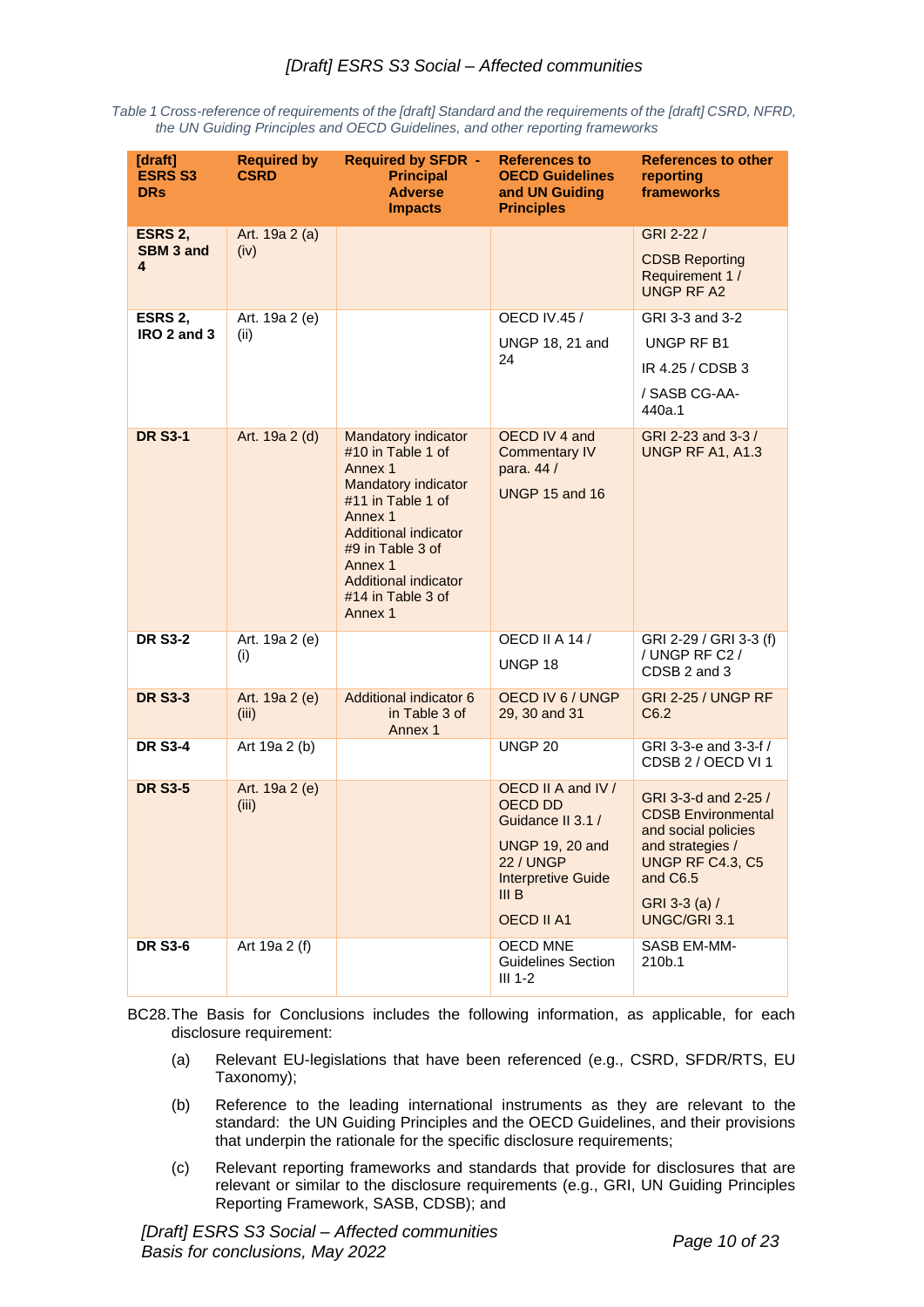(d) Additional explanation of the elements is included in each disclosure requirement.

#### <span id="page-10-0"></span>*General, strategy, governance and materiality assessment*

#### <span id="page-10-1"></span>**Affected communities specific Basis for Conclusion on ESRS 2 Disclosure Requirement SBM 2 and ESRS S2 AG 3 – 5 on the views, interests, rights and expectations of stakeholders**

- BC29.The [draft] CSRD requires undertakings to report on "how the undertaking's business model and strategy take account of the interests of the undertaking's stakeholders and of the impacts of the undertaking on sustainability matters" (Article 19 a 2 (a.iv)). This is aligned with the UN Guiding Principles and the OECD Guidelines, both clarifying the need for undertakings to inform their due diligence processes throughout by engagement with relevant stakeholders, especially those who may be adversely impacted. In line with this requirement, undertakings reporting under ESRS SBM 2 and ESRS S2 AG 3-5 should provide relevant, useful information on their engagement with local communities, and how their inputs are taken into account in the undertaking's decision-making process and evolution of its strategy.
- BC30.The UN Guiding Principles refer to the importance of meaningful stakeholder engagement in the conduct of human rights due diligence. For example, the commentary to UN Guiding Principles 18 states that, to enable undertakings to assess their human rights impacts accurately, they should seek to understand the concerns of potentially affected stakeholders by consulting them directly in a manner that takes into account language and other potential barriers to effective engagement. It further states that in situations where such consultation is not possible, undertakings should consider reasonable alternatives such as consulting credible, independent expert resources, including human rights defenders and others from civil society. The UN Interpretive Guide to the Corporate Responsibility to Respect Human Rights defines stakeholder engagement as an ongoing process of interaction and dialogue between an enterprise and its potentially affected stakeholders that enables the enterprise to hear, understand and respond to their interests and concerns, including through collaborative approaches.
- BC31.With regards to Indigenous Peoples specifically, the UN Declaration on the Rights of Indigenous Peoples enshrines several rights including the right to free, prior and informed consent. This right allows Indigenous Peoples to give or withhold consent to a project that may affect them or their territories, which acts as a safeguard for all their other rights that may be adversely impacted by external actors. Engagement processes should take into account those rights and particularities.
- BC32.Section II.A-14 of the OECD Guidelines similarly provides that undertakings should engage with relevant stakeholders in order to provide meaningful opportunities for their views to be taken into account in relation to planning and decision making that may significantly impact them. The related Commentary adds that stakeholder engagement involves interactive processes of engagement (e.g., meetings, hearings or consultation proceedings) and that effective stakeholder engagement is characterised by two-way communication and depends on the good faith of the participants on both sides.
- BC33.GRI 2-29 requires undertakings to describe their approach to engaging with stakeholders, including the categories of stakeholders they engage with, and how they are identified; the purpose of the stakeholder engagement; and how the organisation seeks to ensure meaningful engagement with stakeholders. GRI 3-3 (f) requires undertakings to describe how engagement with stakeholders has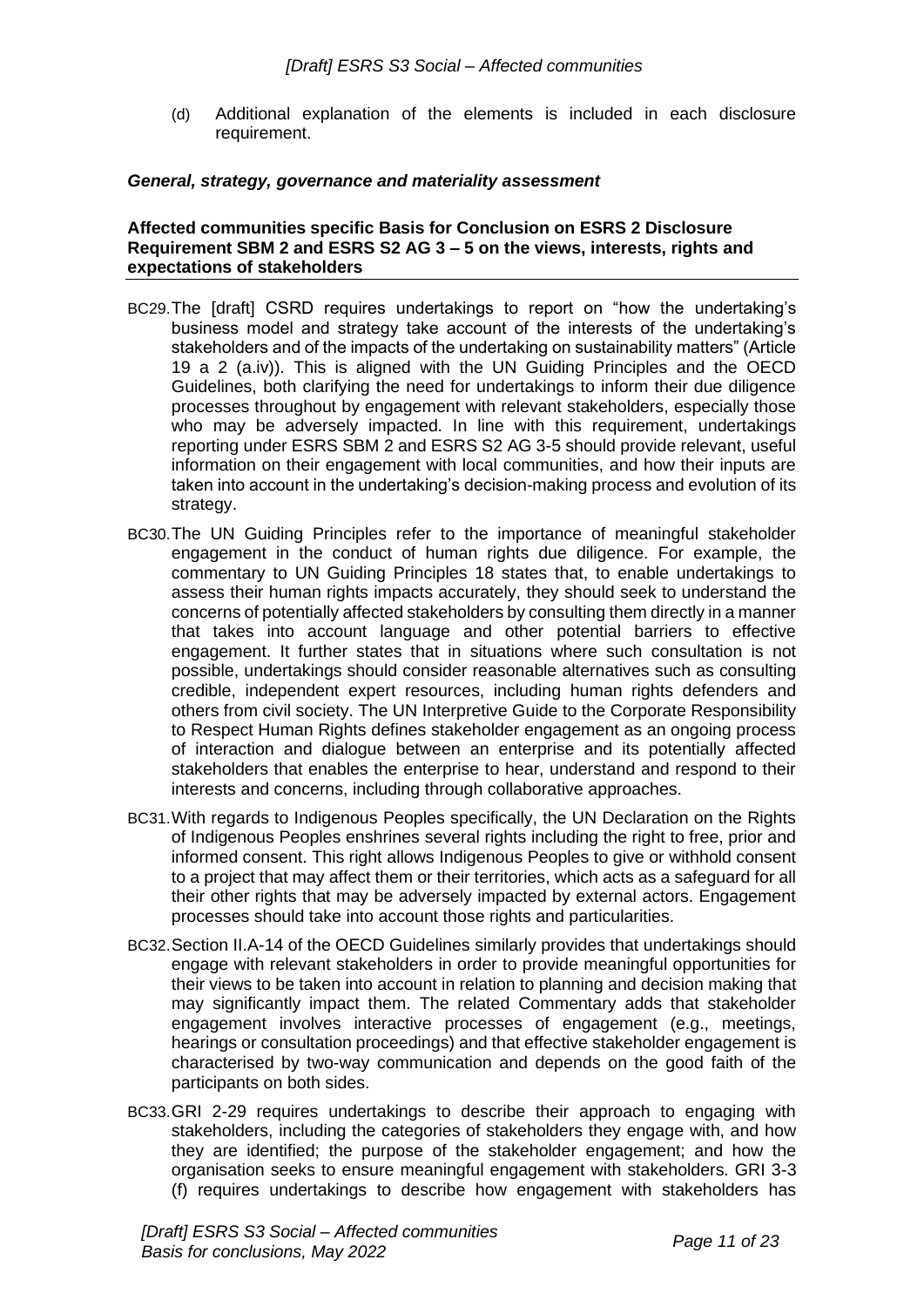informed the actions taken to address material impacts and how it has informed whether the actions have been effective.

- BC34.The UN Guiding Principles Reporting Framework (C2) guides undertakings companies to disclose how the undertaking identifies which stakeholders to engage with in relation to each of its salient (material) issues; which stakeholders it has engaged with regarding each salient issue in the reporting period, and why; and how the views of stakeholders have influenced the undertaking's understanding of each salient issue and/or its approach to addressing it.
- BC35.Requirement 2 of CDSB's Reporting Framework states that information about environmental and social policies and strategies should include confirmation of whether and to what extent policies and strategies take account of the organisation's key stakeholder relationships and perspectives including details about engagement with key stakeholder relationships and perspectives along the value chain. Requirement 3 states that information related to the identification, assessment and prioritisation of risks and opportunities is useful where it explains whether and how the processes include engagement with affected stakeholders, their legitimate representatives or subject matter experts, and the types of stakeholders engaged and the engagement methods used.

<span id="page-11-0"></span>**Affected communities specific Basis for Conclusion on ESRS 2 Disclosure Requirement SBM 3 and ESRS S3 AG 6 on the interaction between material impacts and the strategy and business models and SBM 4 and ESRS S3 AG 7 – 8 on the interaction between material risks and opportunities and the strategy and business model**

- BC36.As stated in Article 19a 2 (a) (iv) of the [draft] CSRD, undertakings should briefly describe "*how the business model and strategy take account of the interests of the undertaking's stakeholders and of the impacts of the undertaking on sustainability matters*". While undertakings are increasingly focused on connections between business models and climate change, the features of business models that can be a source of impacts on people, including on local communities, should also be considered, when material. Research has shown the various ways in which such connections between business model, strategy and material impacts can arise. $2$ Examples can be observed in cases where, typical mitigation strategies may be ineffective at the operational level, given that impacts are part of how the business is designed to operate, and therefore require engagement of senior leaders and governance bodies to address them effectively. This application guidance is aimed at describing such interactions with the undertaking's strategy and business model and capturing the specificities of how the business is designed to operate.
- BC37.Guidance to GRI 2-22 states that undertakings should describe how their purpose, business strategy, and business model aim to prevent negative impacts and achieve positive impacts on the economy, environment, and people.
- BC38.CDSB Reporting Requirement 1 states that disclosures shall describe the governance of environmental and social policies, strategies and information, and that this Disclosure Requirement will be satisfied when disclosures, inter alia, explain whether and how the Board considers how the organisation's business model and strategy may contribute to material environmental and social risks.
- BC39.Question A2 of the UN Guiding Principles Reporting Framework guides undertakings to report on how they demonstrate the importance they attach to the implementation of their human rights commitment, including how the business model reflects, or has been adapted, to enable respect for human rights, as well as

<sup>&</sup>lt;sup>2</sup> Shift, 'Business Model Red Flags', New York, 2021, [https://shiftproject.org/resource/business-model-red-flags/red-flags](https://shiftproject.org/resource/business-model-red-flags/red-flags-about/)[about/](https://shiftproject.org/resource/business-model-red-flags/red-flags-about/)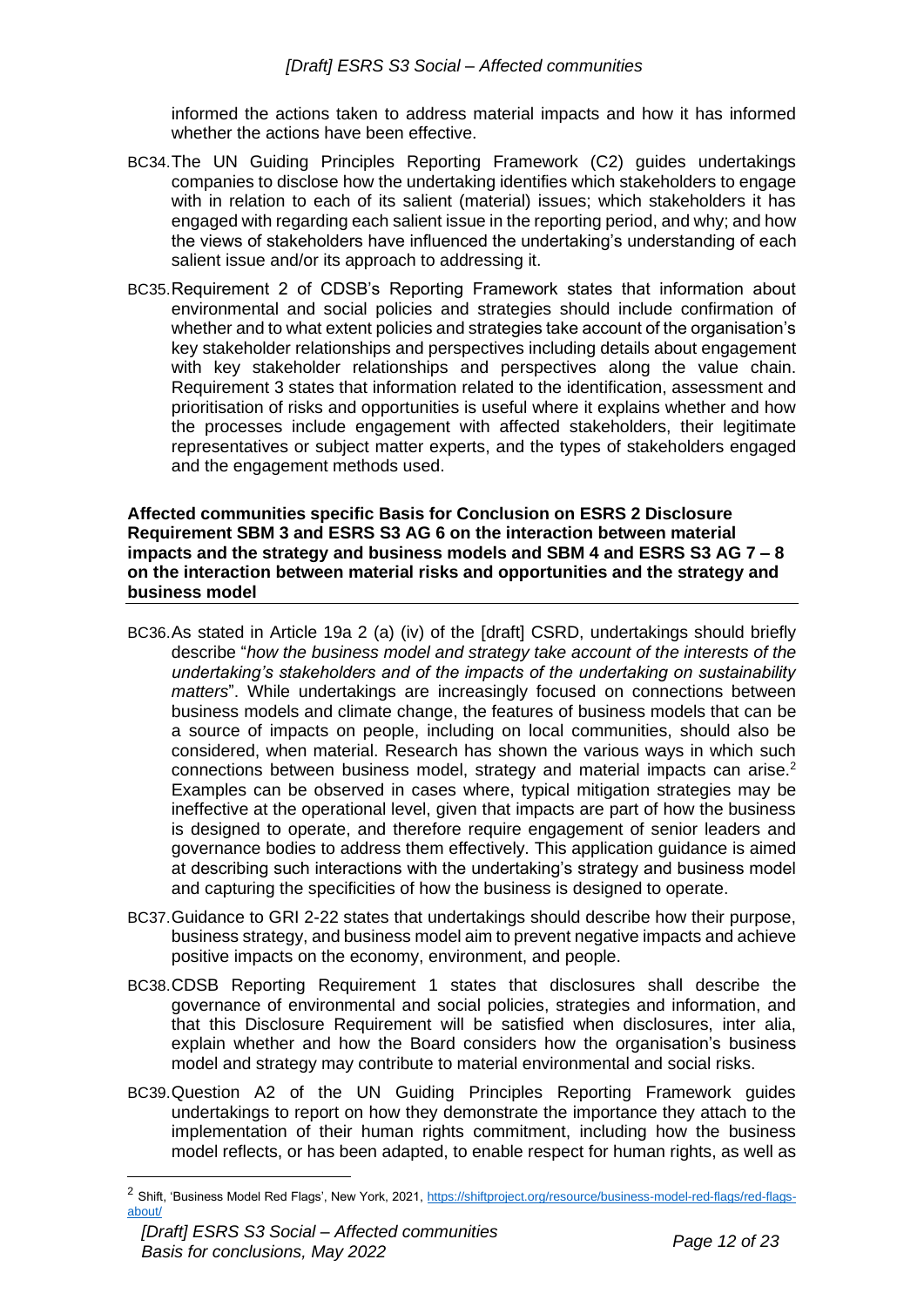how any risks to human rights associated with the business model (e.g. project timelines that undermine consultations with communities; or land use in countries where ownership may be contested) are understood among the senior leadership and the Board.

#### <span id="page-12-0"></span>**Affected communities specific Basis for Conclusion on ESRS 2 Disclosure Requirements IRO 2 and 3 and ESRS S3 AG 9-12 on the outcome of the assessment of material sustainability impacts, risks and opportunities**

- BC40.Article 19a 1 of the [draft] CSRD, requires undertakings to include information "*necessary to understand the undertaking's impacts on sustainability matters, and information necessary to understand how sustainability matters affect the undertaking's development, performance and position*" in its management report (concept of double materiality). Article 19a 2 (e) (ii) of the [draft] CSRD requires a description of the "*principal actual or potential adverse impacts connected with the undertaking's value chain, including its own operations, its products and services, its business relationships and its supply chain*" (impact materiality).
- BC41.According to UN Guiding Principle 18 and OECD Guidelines IV-45, the initial step in conducting human rights due diligence is to identify and assess any actual or potential adverse human rights impacts with which undertakings may be involved either through their own activities or as a result of their business relationships. The purpose is to understand the specific impacts on specific people, given a specific context.
- BC42.UN Guiding Principle 24 states that where it is necessary to prioritise actions to address actual and potential impacts, undertakings should first seek to prevent and mitigate those that are most severe or where delayed response would make them irremediable. The UN's Interpretive Guide to the Corporate Responsibility to Respect Human Rights under the UN Guiding Principles refers to these as "salient" human rights, while the OECD Guidelines refer to them as the most significant. These steps within the due diligence process are further set out in ESRS1.
- BC43.The UN Guiding Principles Reporting Framework B1 and GRI 3 set out how this same prioritisation process leads to the identification of the material impacts of the organisation by determining the threshold above which the most salient/significant impacts are understood to be material. This is reflected in the application guidance on determining impact materiality, as part of double materiality, under ESRS 2.
- BC44.GRI 3-3 requires undertakings to describe the actual and potential, negative and positive impacts on the economy, environment, and people, including impacts on their human rights. Further, the undertaking should describe whether it is involved with the negative impacts through its activities or as a result of its business relationships and describe the activities or business relationships.
- BC45.In addition to disclosing material impacts on local communities, AG9 of the [draft] Standard requires disclosure on the main types of communities that are affected by those impacts (e.g., communities directly living or working around the undertaking's operating sites; along the undertaking's value chain; at one or both endpoints of the value chain; or communities of Indigenous Peoples). The disclosure on the types of communities provides context for understanding the nature and potential consequences of the impacts, and for assessing the potential actions that could be appropriate in response. UN Guiding Principle 21 requires that, in their external communications, undertakings should "provide information that is sufficient to evaluate the adequacy of an enterprise's response to the particular human rights impact involved".
- BC46.ESRS 2 Disclosure Requirements IRO 2 and 3, builds on both the current EU NFRD as well as the [draft] CSRD. Article 19a 1 of the [draft] CSRD requires undertakings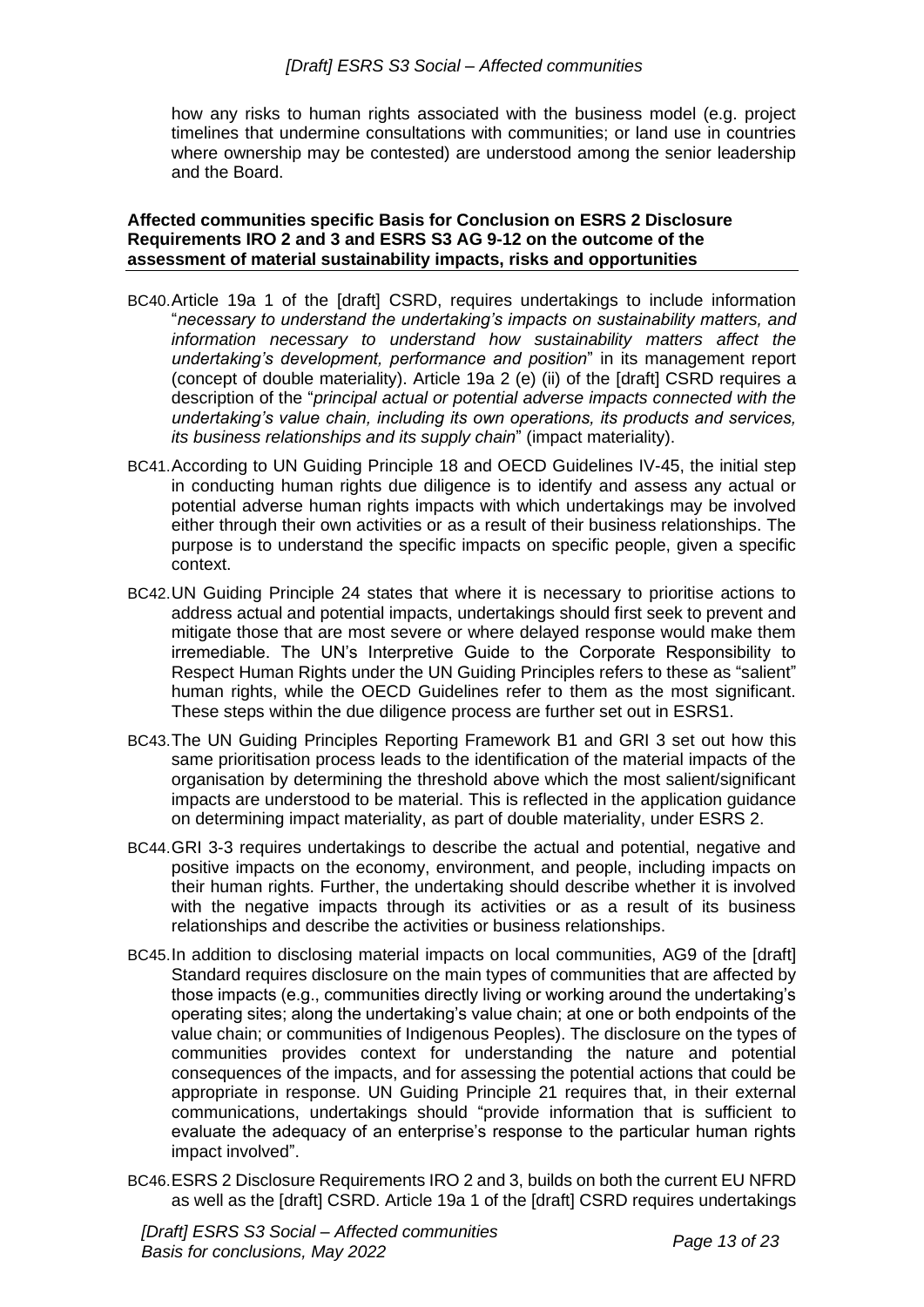to include in the management report information "*necessary to understand how sustainability matters affect the undertaking's development, performance and position*". Article 19a 2 (f) of the [draft] CSRD requires "*a description of the principal risks to the undertaking related to sustainability matters, including the undertaking's principal dependencies on such matters, and how the undertaking manages those risks*" and Article 19a 2 (a) (ii) refers to "*the opportunities for the undertaking related to sustainability matters*". Already under Article 19a 1 (d) of the NFRD, undertakings are required to report on the principal risks related to sustainability matters and how the undertaking manages those risks.

- BC47.The Integrated Reporting Framework (4.25) highlights that an integrated report should identify the key risks and opportunities that are specific to the organisation, including those that relate to the organisation's effects on, and the continued availability, quality and affordability of, relevant capitals in the short-, medium- and long-term. This includes both human capital and social and relationship capital, both of which could be relevant with regard to affected communities.
- BC48.Requirement 3 of the CDSB Reporting Framework for reporting environmental and social information states that disclosures shall explain the material current and anticipated environmental and social risks and opportunities affecting the organisation and the processes used to identify, assess and prioritise the risks and opportunities. The Framework defines human and social capital dependencies, which may be a source of risks or opportunities, as the human and social resources and relations that organisations need in order to create and sustain value.
- BC49.Requirement 3 of the CDSB Reporting Framework further states that information will be useful where it explains whether and how the undertaking's processes to identify, assess and prioritise risks and opportunities include an assessment of whether business risks may result, in the short, medium, and long term, from actual or potential negative environmental and social impacts that the organisation itself may cause or contribute to or which may be linked to its operations, products or services through its business relationships; and when it explains any additional causes and sources of the material business risks and opportunities the organisation has identified, such as risks to the availability of any of the organisation's natural, social, or human capital dependencies
- BC50.SASB Industry Standards evaluate sustainability issues for inclusion in the Standards by assessing whether a given topic is reasonably likely to materially affect the financial condition, operating performance, or risk profile of a typical undertaking within an industry. For example, standards for a number of industries require undertakings to describe the social risks associated with sourcing priority raw materials and the strategic approach the undertaking takes to manage these risks (CG-AA-440a.1), to discuss processes to manage risks and opportunities associated with community rights and interests (EM-MM-210b.1), as well as describe engagement processes and due diligence practices with respect to human rights, indigenous rights, and operation in areas of conflict (RR-FM-210a.2).

#### <span id="page-13-0"></span>*Policies, Targets, Action Plans and Resources*

#### <span id="page-13-1"></span>**Disclosure Requirement S3-1: Policies related to affected communities**

BC51.As stated in Article 19a 1 (b) of the NFRD amending Directive 2013/34/EU and its non-binding guidelines, as well as Article 19a 2 (d) of the [draft] CSRD, undertakings should provide "*a description of the policies pursued by the undertaking in relation to those matters, including due diligence processes implemented*" and "*a description of the undertaking's policies in relation to sustainability matters*". A policy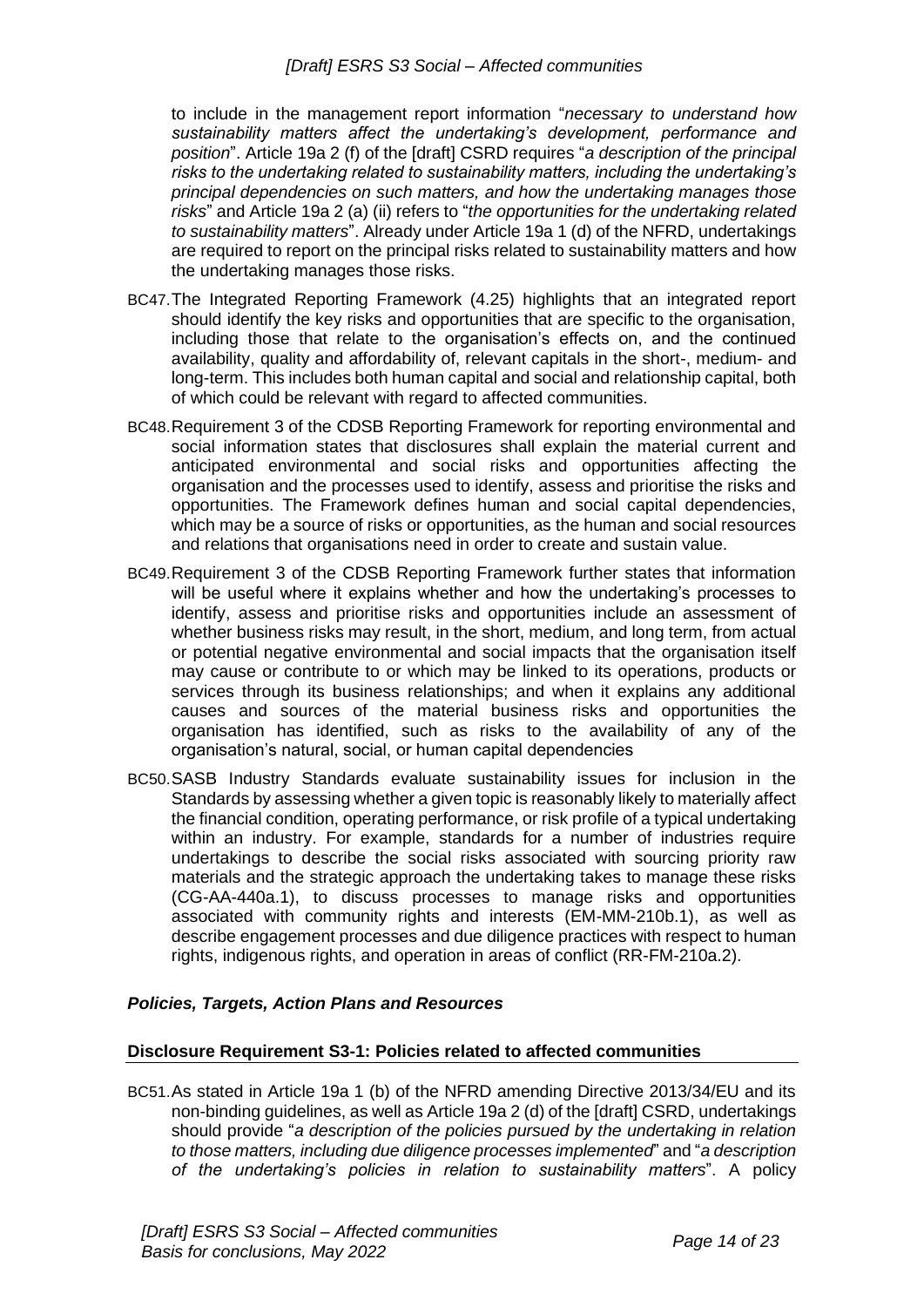demonstrates the nature of the commitment made by the undertaking regarding impacts, risks and opportunities related to affected communities.

- BC52.According to both UN Guiding Principle 15 and the OECD Guidelines (IV-4), undertakings should have in place policies and processes appropriate to their size and circumstances, including a policy commitment to meet their responsibility to respect human rights. UN Guiding Principle 16 states that such a policy should stipulate the enterprise's human rights expectations of personnel, business partners and other parties directly linked to its operations, products or services; and that it should be publicly available and communicated internally and externally to all personnel, business partners and other relevant parties. Expanding on section IV para. 4, the OECD Guidelines' Commentary on Human Rights specifies that undertakings should "*express their commitment to respect human rights through a statement of policy that: (i) is approved at the most senior level of the enterprise; (ii) is informed by relevant internal and/or external expertise; (iii) stipulates the enterprise's human rights expectations of personnel, business partners and other parties directly linked to its operations, products or services; (iv) is publicly available and communicated internally and externally to all personnel, business partners and other relevant parties; (v) is reflected in operational policies and procedures necessary to embed it throughout the enterprise*".
- BC53.GRI 2-23 requires the undertaking to describe policy commitments for responsible business conduct, including the specific policy commitment to respect human rights, the internationally recognised human rights that the commitment covers, and the categories of stakeholders, including at-risk or vulnerable groups, that the undertaking gives particular attention to in the commitment. It requires undertakings to provide links to the policy commitments if publicly available (c). GRI 3-3 also requires the undertaking to describe its policies or commitments regarding material topics (i.e., specific material impacts). This entails describing the policies or commitments the organisation has developed specifically for the topic, in addition to the policy commitments reported under Disclosure 2-23.
- BC54.The UN Guiding Principles Reporting Framework guides undertakings to report on their public commitment to respect human rights (A1) for which relevant information would include whether the public commitment covers all individuals and groups who may be impacted by the undertaking's activities or through its business relationships, and whether there are any groups to which the undertaking pays particular attention, and why. It guides undertakings to report any more specific policies they may have that address their salient (material) human rights issues. It indicates that relevant information would include clarification of whose human rights the policy or policies relate to, such as local communities. Its supporting guidance explains that specific policies may be addressed through a single provision or section within a broader document, for instance, where an undertaking adopts a stand-alone community and indigenous relationships policy.
- BC55.Disclosure Requirements S3-1 requires undertakings to summarise how the relevant policies are communicated to affected communities, business relationships and other relevant stakeholders in the undertaking's value chain. In line with UN Guiding Principle 16d and OECD Guidelines (IV-44), GRI 2-23 requires undertakings to describe how their policy commitments – including with regard to respect for human rights – are communicated to workers, business partners, and other relevant parties. In addition, the guidance to GRI 2-23 (f) suggests disclosing how the undertaking identifies and removes potential barriers to the communication or dissemination of the policy commitments, e.g., by making them accessible and available in relevant languages.
- BC56.The UN Guiding Principles Reporting Framework A-1.3 guides undertakings to report how their public commitment to respect human rights is disseminated and indicates that relevant information would include whether and how the public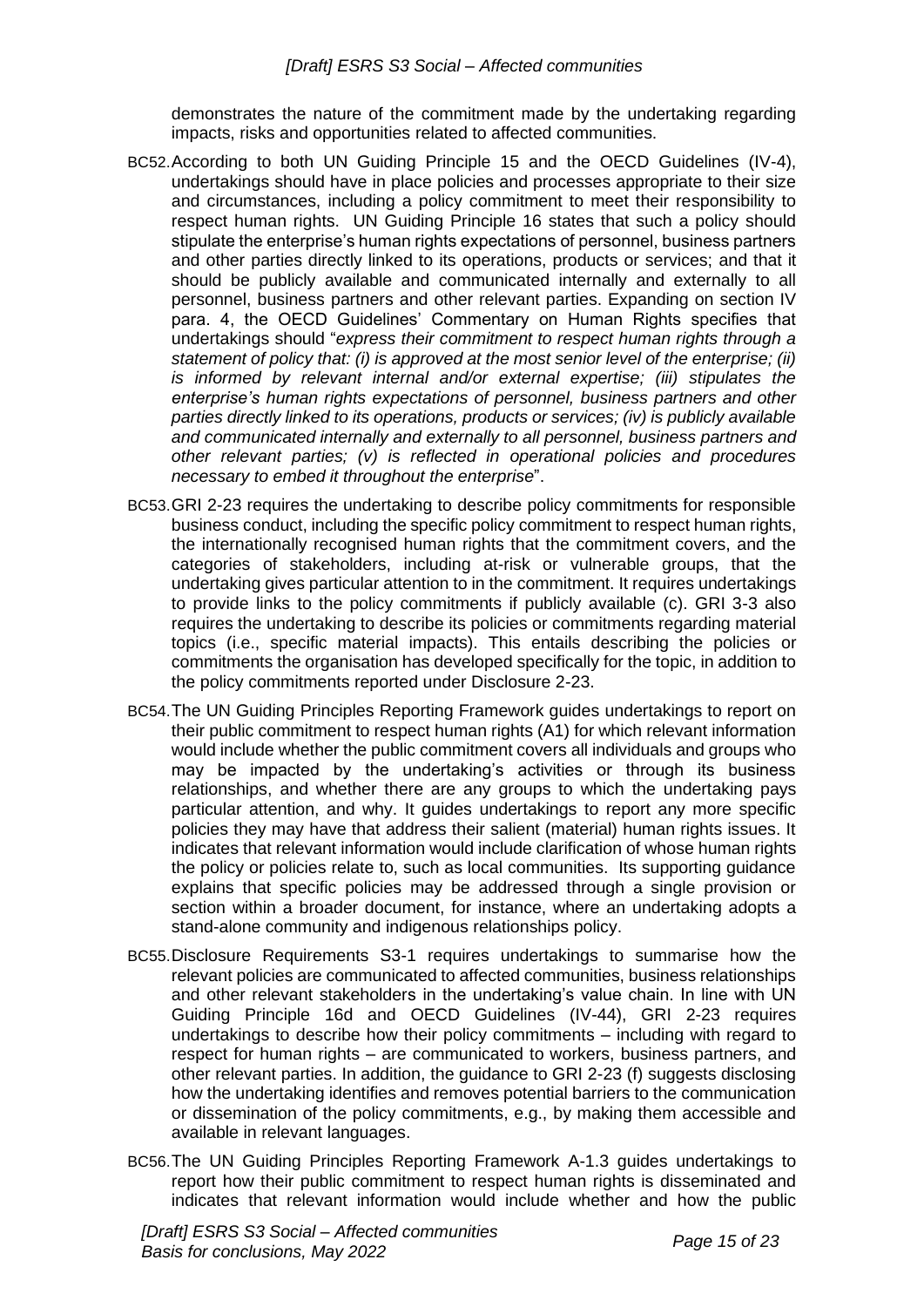commitment is disseminated in an accessible form to external stakeholders, in particular potentially affected stakeholders, for example local communities and their legitimate representatives.

- BC57.The SFDR includes the following amongst the indicators financial market participants are expected to disclose:
	- (a) "Lack of processes and compliance mechanisms to monitor compliance with UN Global Compact principles and OECD Guidelines for Multinational Enterprises" (indicator 11 in Table 1 of Annex 1 of the related Delegated Regulation).
	- (b) The associated metric reads: "Share of investments in investee companies without policies to monitor compliance with the UNGC principles or OECD MNE Guidelines or grievance /complaints handling mechanisms to address violations of the UNGC principles or OECD MNE".

As read above, the metric speaks to policies and grievance mechanisms, for which disclosures are included in a number of standards, in particular, [draft] ESRS S1 and [draft] ESRS S2. With regards to ESRS [draft] S3, relevant information will be disclosed in the context of Disclosure Requirement S3-1. Further relevant information will also be found in the context of Disclosure Requirement S3-3, focused on channels for affected communities to raise concerns.

The indicator itself speaks to processes and compliance mechanisms to monitor compliance, which further brings in elements of reporting under Disclosure Requirement S3-5. In particular, insights will be strengthened by looking for information under Disclosure Requirement S3-5, on how the undertaking assesses the effectiveness of its own efforts to prevent, mitigate or remedy impacts.

- BC58.Disclosure Requirement S3-1, and specifically paragraph 14, supports the information needs of financial market participants of further SFDR PAI indicators, that is: "Lack of a human rights policy" (indicator 9 in Table 3 of Annex 1 of the related Delegated Regulation). In addition to the information made available through undertakings' responses to paragraph 14 of [draft] ESRS S3, it is important to highlight that insights will be strengthened by attention to some of the accompanying disclosures under Disclosure Requirement S3-1, beyond the existence of the policy alone.
- BC59.The Application Guidance of Disclosure Requirement S3-1 also supports the information needs of financial market participants under the SFDR. Paragraph AG21 relates to the SFDR PAI indicator "Number of identified cases of severe human rights issues and incidents'' (indicator 14 in Table 3 of Annex 1 of the related Delegated Regulation). For relevant insights, financial market participants will in particular need to look to third party sources or further information, such as NCP (National Contact Point) cases or incidents captured by service providers.
- BC60.An additional example is paragraph AG23 of the Application Guidance (in relation to DR S3-1). Through information reported under Disclosure Requirement S3-1 in line with the indications provided in the Application Guidance, financial market participants will gain insight into the SFDR PAI indicator "Violations of UN Global Compact principles and Organisation for Economic Cooperation and Development (OECD) Guidelines for Multinational Enterprises'' (indicator 10 in Table 1 of Annex 1 of the related Delegated Regulation). In particular, investors will need to look to third party sources on violations e.g. NCP cases, or other reported cases. With regard to human rights, the sources will be much the same as for indicator 14 in Table 3 of Annex 1 of the SFDR Delegated Regulation, which asks for the number of identified cases of severe human rights issues and incidents (see BC48). Disclosures under [draft] ESRS 3 on actual and potential material impacts may also provide some relevant information, albeit undertakings will rarely report in the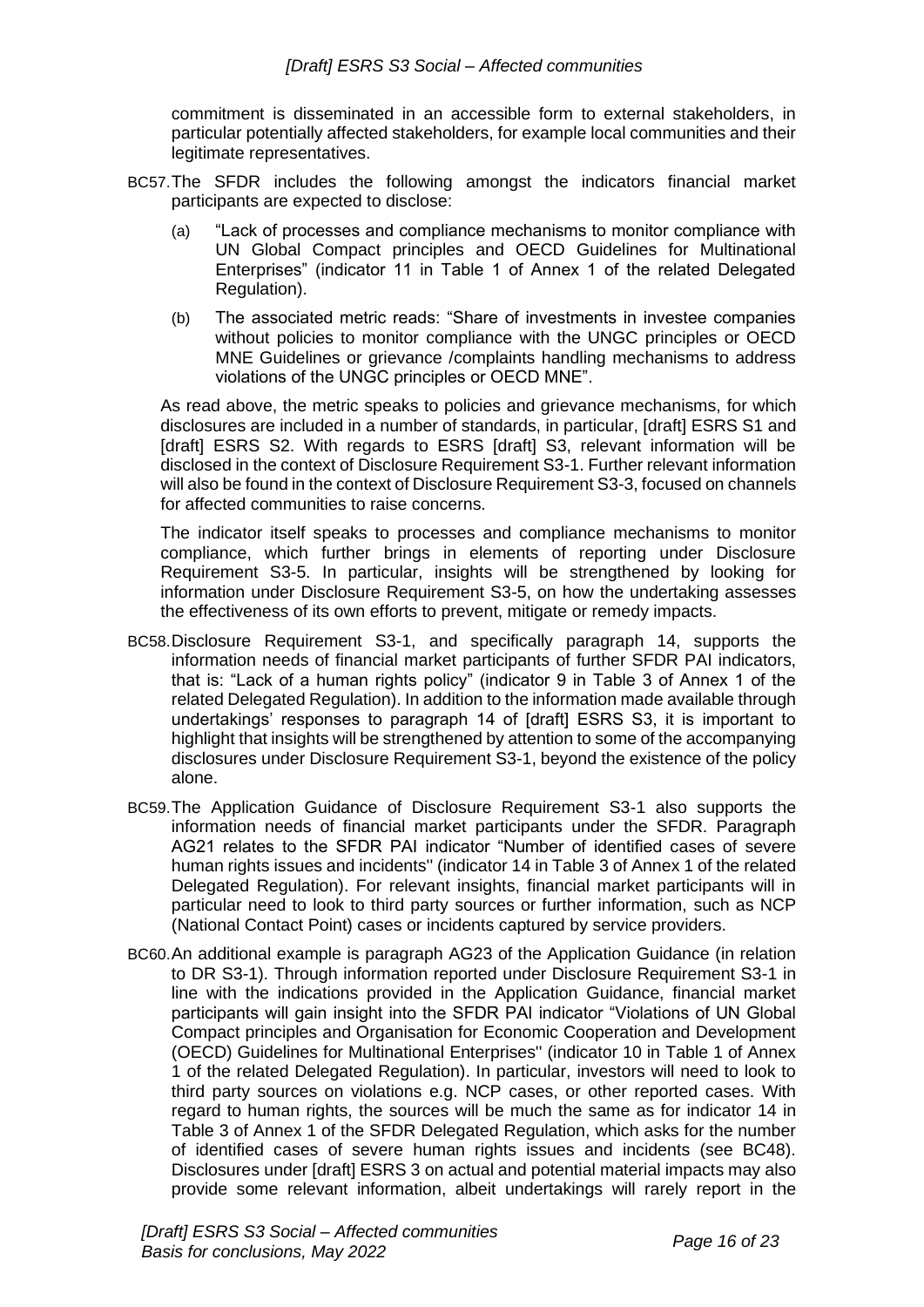language of "violations". The insights of financial market participants will be strengthened by also looking at reporting under Disclosure Requirements S3-2, S3- 3 and S3-5 on how the undertaking responds in the event of violations.

#### <span id="page-16-0"></span>**Disclosure Requirement S3-2: Processes for engaging with affected communities about impacts**

- BC61.The [draft] CSRD requires undertakings to provide "*a description of the due diligence process implemented with regard to sustainability matters*". In line with the UN Guiding Principles and the OECD Guidelines, this due diligence process should throughout be informed by engagement with relevant stakeholders, especially those who may be adversely impacted.
- BC62.The UN Guiding Principles refer to the importance of meaningful stakeholder engagement in the conduct of human rights due diligence. For example, the commentary to UN Guiding Principles 18 states that, to enable undertakings to assess their human rights impacts accurately, they should seek to understand the concerns of potentially affected stakeholders by consulting them directly in a manner that takes into account language and other potential barriers to effective engagement. It further states that in situations where such consultation is not possible, undertakings should consider reasonable alternatives such as consulting credible, independent expert resources, including human rights defenders and others from civil society. The UN Interpretive Guide to the Corporate Responsibility to Respect Human Rights defines stakeholder engagement as an ongoing process of interaction and dialogue between an enterprise and its potentially affected stakeholders that enables the enterprise to hear, understand and respond to their interests and concerns, including through collaborative approaches.
- BC63.With regards to Indigenous Peoples specifically, the UN Declaration on the Rights of Indigenous Peoples enshrines several rights including the right to free, prior and informed consent. This right allows Indigenous Peoples to give or withhold consent to a project that may affect them or their territories, which acts as a safeguard for all their other rights that may be adversely impacted by external actors. Engagement processes should take into account those rights and particularities.
- BC64.Section II.A-14 of the OECD Guidelines similarly provides that undertakings should engage with relevant stakeholders in order to provide meaningful opportunities for their views to be taken into account in relation to planning and decision making that may significantly impact them. The related Commentary adds that stakeholder engagement involves interactive processes of engagement (e.g., meetings, hearings or consultation proceedings) and that effective stakeholder engagement is characterised by two-way communication and depends on the good faith of the participants on both sides.
- BC65.GRI 2-29 requires undertakings to describe their approach to engaging with stakeholders, including the categories of stakeholders they engage with, and how they are identified; the purpose of the stakeholder engagement; and how the organisation seeks to ensure meaningful engagement with stakeholders. GRI 3-3 (f) requires undertakings to describe how engagement with stakeholders has informed the actions taken to address material impacts and how it has informed whether the actions have been effective.
- BC66.The UN Guiding Principles Reporting Framework C2 guides undertakings to disclose how the undertaking identifies which stakeholders to engage with in relation to each of its salient (material) issues; which stakeholders it has engaged with regarding each salient issue in the reporting period, and why; and how the views of stakeholders have influenced the undertaking's understanding of each salient issue and/or its approach to addressing it.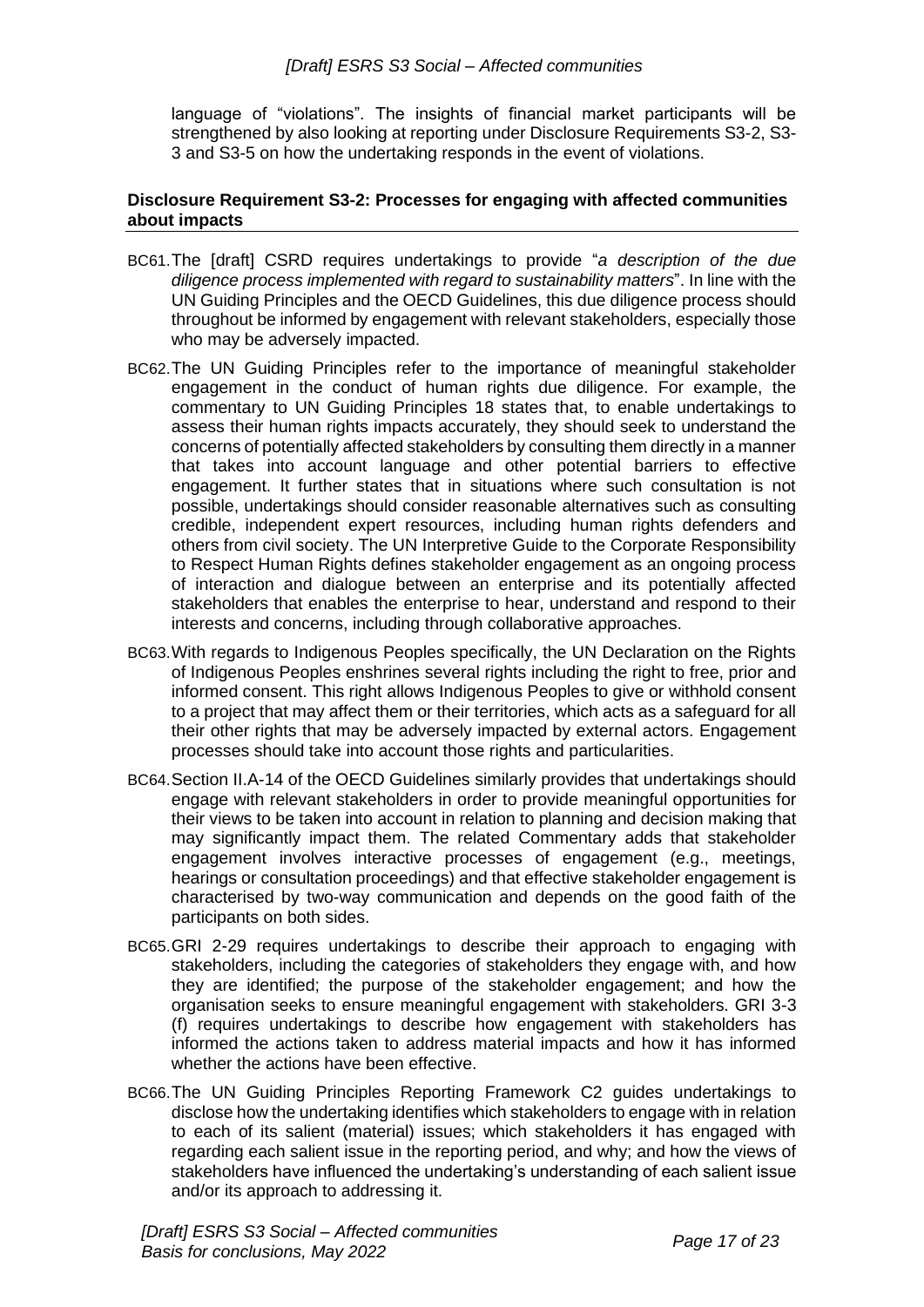BC67.Requirement 2 of CDSB's Reporting Framework states that information about environmental and social policies and strategies should include confirmation of whether and to what extent policies and strategies take account of the organisation's key stakeholder relationships and perspectives including details about engagement with key stakeholder relationships and perspectives along the value chain. Requirement 3 states that information related to the identification, assessment and prioritisation of risks and opportunities is useful where it explains whether and how the processes include engagement with affected stakeholders, their legitimate representatives or subject matter experts, and the types of stakeholders engaged and the engagement methods used.

#### <span id="page-17-0"></span>**Disclosure Requirement S3-3: Channels for affected communities to raise concerns**

- BC68.UN Guiding Principle 29 states that, to make it possible for grievances to be addressed early and remediated directly, undertakings should establish or participate in effective operational-level grievance mechanisms for individuals as well as communities who may be adversely impacted. The commentary explains that operational-level grievance mechanisms are accessible directly to individuals and communities who may be adversely impacted by an undertaking; are typically administered by enterprises, alone or in collaboration with others, including relevant stakeholders; may also be provided through recourse to a mutually acceptable external expert or body; do not require that those bringing a complaint first access other means of recourse; engage the undertaking directly in assessing the issues and seeking remediation of any harm. It states that such mechanisms need not require that a complaint or grievance amount to an alleged human rights abuse before it can be raised, but specifically aim to identify any legitimate concerns of those who may be adversely impacted.
- BC69.In addition, UN Guiding Principle 30 addresses the importance of industry, multistakeholder and other collaborative initiatives that are based on respect for human rights-related standards ensuring the availability of grievance mechanisms.
- BC70.The OECD Guidelines IV-6 also recommend that when undertakings identify through their human rights due diligence process or other means that they have caused or contributed to an adverse impact, they should have processes in place to enable remediation. The Guidelines note that some situations require cooperation with judicial or State-based non-judicial mechanisms.
- BC71.Both UN Guiding Principle 29 and the OECD Guidelines IV-6 underline that operational-level grievance mechanisms can be important complements to wider stakeholder engagement, which it cannot however substitute, nor should it preclude access to judicial or non-judicial grievance mechanisms.
- BC72.GRI 2-25 specifically requires disclosing the grievance mechanisms that the organisation has established or participates in, as well as a description of how the stakeholders who are intended users of the grievance mechanisms are involved in the design, review, operation, and improvement of these mechanisms.
- BC73.This disclosure requires undertakings to explain whether and how they know that local communities are aware of and trust these structures or processes as a way to raise their concerns or needs and have them addressed. This aligns with UN Guiding Principle 31, which states that grievance mechanisms should be legitimate, accessible, predictable, equitable, transparent, rights-compatible, a source of continuous learning and based on engagement and dialogue. The OECD Guidelines similarly state that operational-level grievance mechanisms can be an effective means of providing for remediation when they meet the core criteria of: legitimacy, accessibility, predictability, equitability, compatibility with the Guidelines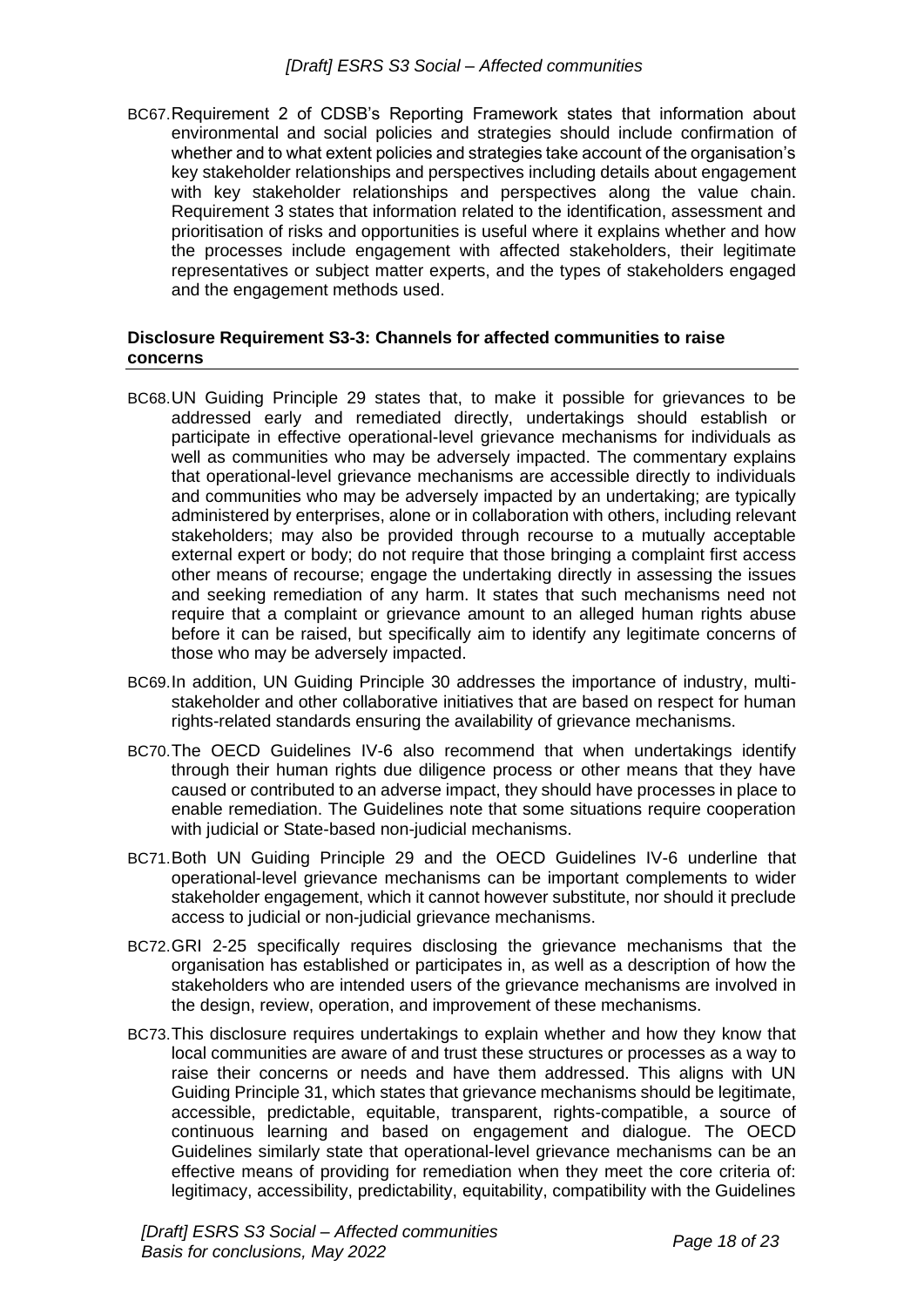and transparency, and are based on dialogue and engagement with a view to seeking agreed solutions.

- BC74.The UN Guiding Principles Reporting Framework (C6.2) specifically guides undertakings to disclose how they know if people feel able and empowered to raise complaints or concerns, with relevant information including evidence that they are used by the intended individual or groups and feedback from those who have and have not used the channels regarding their confidence in them.
- BC75.The SFDR includes the following PAI indicator: "Insufficient whistleblower protection" (indicator 6 in Table 3 of Annex 1 of the related Delegated Regulation). Disclosure Requirement S3-3, in particular paragraph 24, focuses on providing financial market participants with the necessary insights. A whistleblower mechanism is typically at the level of the undertaking and available to its own employees/contractors. Undertakings may however open a whistleblower mechanism to wider stakeholders, including affected communities. Reporting on non-retaliation, as indicated in paragraph 24 of ESRS S3, is critical to whistleblowing, as this is relevant to any form of grievance mechanism.

#### <span id="page-18-0"></span>**Disclosure Requirement S3-4: Targets related to managing material impacts on affected communities**

- BC76.Art. 19a 2 (b) of the [draft] CSRD mandates undertakings to provide a description of sustainability targets and the progress made towards achieving those targets. It contains specific disclosure requirements on targets related to sustainability matters, which include rights relevant to communities and Indigenous Peoples.
- BC77.The setting of targets provides a goal against which progress can be tracked. The Commentary to UN Guiding Principle 20 states that undertakings should make particular efforts to track the effectiveness of their responses to impacts on individuals from groups or populations that may be at heightened risk of vulnerability or marginalisation. The OECD Guidelines VI-1 also recommend that undertakings regularly monitor and verify progress toward environmental, health, and safety objectives or targets.
- BC78.With regard to tracking the effectiveness of actions taken, GRI 3-3 (e) requires undertakings to report the processes used to track the effectiveness of the actions; any goals, targets, and indicators used to evaluate progress; the effectiveness of the actions, including progress toward the goals and targets; lessons learned and how these have been incorporated into the organisation's operational policies and procedures. Its guidance further states that reporting on goals and targets should include how the targets are set. GRI 3-3 (f) also requires undertakings to describe how engagement with stakeholders has informed the actions taken [to address impacts] and how it has informed whether the actions have been effective.
- BC79.Requirement 2 of the CDSB Reporting Framework states that disclosures shall report management's environmental and social policies, strategies, and targets, including the indicators, plans and timelines used to assess performance. It further specifies that to meet this Requirement undertakings will need to describe their targets, timelines, and key performance indicators against which delivery of environmental and social strategies and policies is measured and resourced. Information on a social target should include whether it is a direct measure of outcomes for people or a measure of systemic changes aimed at improving outcomes for people. Information on targets should further include whether and how they are informed by engagement with affected stakeholders, their legitimate representatives and/or subject matter experts; and key performance indicators used to assess progress against targets.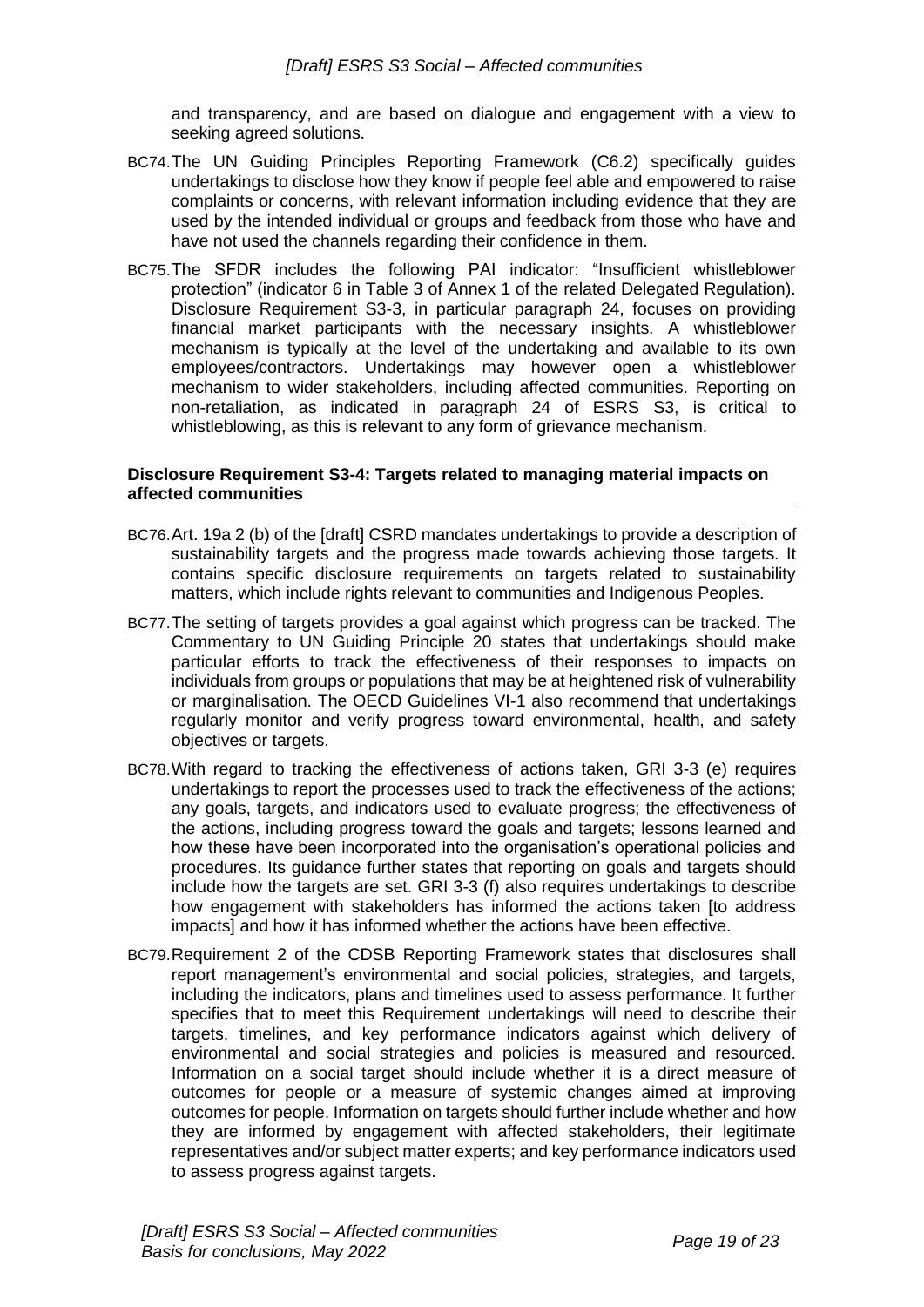#### <span id="page-19-0"></span>**Disclosure Requirement S3-5: Taking action on material impacts on affected communities and effectiveness of those actions**

- BC80.Addressing the identified material impacts, as required by DR S3-5, is part of the human rights due diligence process and in line with Art 19a 2 (e) (iii) of the [draft] CSRD which calls for a description of *"any actions taken, and the result of such actions, to prevent, mitigate or remediate actual or potential adverse impacts*".
- BC81.UN Guiding Principle 19 states that undertakings should take appropriate action in order to prevent and mitigate negative human rights impacts and that, to facilitate this, responsibility for addressing such impacts should be assigned to the appropriate level and function within the business enterprise; and internal decisionmaking, budget allocations and oversight processes should enable effective responses. The commentary to UN Guiding Principle 19 elaborates that an undertaking should take the necessary steps to cease or prevent any impacts it causes, may cause or to which it contributes, and should use its leverage to mitigate, to the greatest extent possible, impacts it has not contributed to, but where that impact is nevertheless directly linked to its operations, products or services by its business relationship with another entity. It states that if an undertaking lacks leverage there may be ways for it to increase it, for example, offering capacitybuilding or other incentives to the related entity, or collaborating with other actors.
- BC82.The OECD Guidelines (II.A and IV) similarly set out the different steps on how to address actual and potential adverse impacts. The UN's Interpretive Guide on the Corporate Responsibility to Respect Human Rights (III B) and the OECD's related Due Diligence Guidance for Responsible Business Conduct (II, 3.1) set out in more detail what this entails.
- BC83.The UN Guiding Principles and the OECD Guidelines also address the need for action in response to actual impacts to include steps to provide remedy. This is more general than the requirement to provide an effective grievance mechanism, while such mechanisms can provide one means through which action may be taken. UN Guiding Principle 22 states that where business enterprises identify that they have caused or contributed to adverse impacts, they should provide for or cooperate in their remediation through legitimate processes. The commentary notes that operational-level grievance mechanisms can be one effective means of enabling remediation when they meet effectiveness criteria.
- BC84.GRI3-3 (d) requires undertakings to disclose information on actions taken to manage material topics and related impacts, including actions to prevent or mitigate potential negative impacts; actions to address actual negative impacts, including actions to provide for or cooperate in their remediation; and actions to manage actual and potential positive impacts. GRI 2-25 requires undertakings to describe the processes for remediation of negative impacts and how the effectiveness of these processes is tracked.
- BC85.The CDSB Reporting Framework states that information on the undertaking's environmental and social policies and strategies should include information about whether the organisation's environmental and social policies and strategies involve working with entities in the value chain (upstream and downstream) and other third parties (e.g., joint venture partners, franchisees) to facilitate their management of environmental and social impacts; and information relating to actions to mitigate or remediate environmental and social impacts.
- BC86.The UN Guiding Principles Reporting Framework (C4.3) guides undertakings to report what action they have taken in the reporting period to prevent or mitigate potential impacts related to each salient (material) issue and (C6.5) whether the undertaking provided or enabled remedy for any actual impacts related to a salient (material) issue.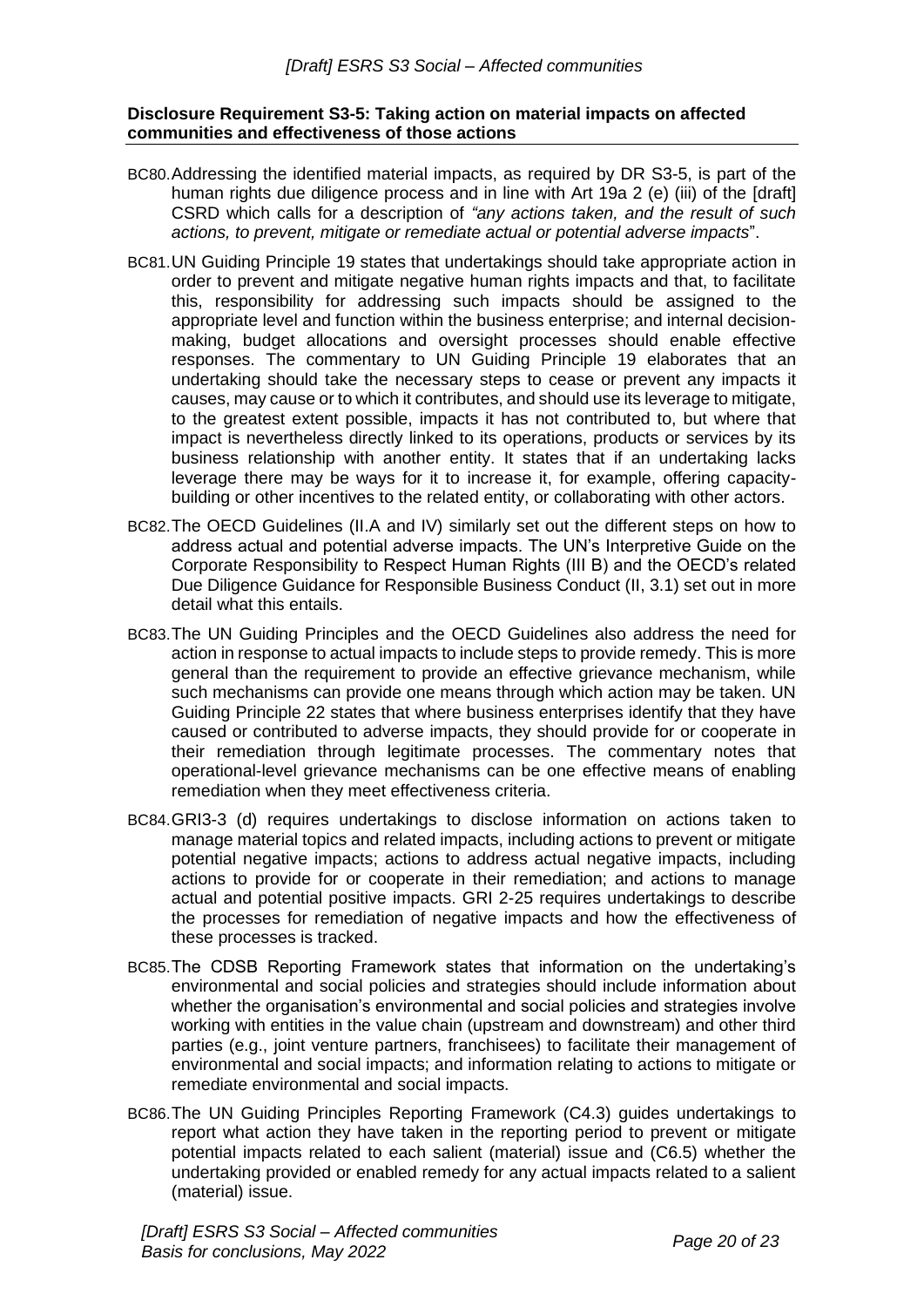- BC87.UN Guiding Principle 20 states that tracking is necessary in order for undertakings to know whether their policies are being implemented optimally, whether they responded effectively to the identified impacts, and to drive continuous improvement. It further requires that tracking should be based on appropriate qualitative and quantitative indicators and draw on feedback from both internal and external sources, including affected stakeholders. Section VI.1(c) of the OECD Guidelines also recommends that undertakings regularly monitor and verify progress toward environmental, health, and safety objectives or targets.
- BC88.GRI 3-3 (e) requires undertakings to report the processes used to track the effectiveness of the actions; goals, targets, and indicators used to evaluate progress; the effectiveness of the actions, including progress toward the goals and targets; and lessons learned and how these have been incorporated into the organisation's operational policies and procedures.
- BC89.The UN Guiding Principles Reporting Framework (C5) guides undertakings to disclose how they know if their efforts to address salient (material) issues are effective in practice. It indicates that relevant information would include internal review processes, internal audit, supplier audits, surveys of employees or other workers, surveys of external stakeholders, other processes for affected stakeholders to provide feedback, including stakeholder engagement processes and grievance mechanisms, databases that track outcomes when actual impacts or complaints arise. Relevant information is also indicated as including qualitative and/or quantitative indicators used to assess how effectively each salient issue is being managed (e.g., indicators developed by the reporting undertaking or by a relevant industry association, multi-stakeholder initiative or in a more general reporting framework).
- BC90.The non-binding guidelines of the NFRD state in their key principles that the impact of an undertaking's activity is a relevant consideration when making non-financial disclosures and that impacts may be positive or adverse (3.1).
- BC91.The OECD Guidelines II.A-1 state that enterprises should contribute to economic, environmental and social progress with a view to achieving sustainable development.
- BC92.The explanatory memorandum of the [draft] CSRD puts the UN Sustainable Development Goals (SDGs) at the centre of the [draft] CSRD's objective as an EU policy. The preamble to the [draft] CSRD also highlights that the Commission has linked the SDGs to the Union policy framework to ensure that all Union actions and policy initiatives, both in and beyond the Union, take those SDGs on board at the outset.
- BC93.Step 3.1 of the UN Global Compact/GRI Practical Guide to Integrating the SDGs into Corporate Reporting guides undertakings to report on their strategy, including objectives (goals) and measurement (indicators) for contributing to their priority SDG targets, recognising that positive contributions can result from both tackling risks and providing beneficial products or services. It states that this may include providing a description of relevant company policies, systems and processes, including their engagement with stakeholders; and data that demonstrate how the undertaking is progressing towards its objectives for contributing to its priority SDG targets and any setbacks it has encountered.
- BC94.GRI 3-3 (a) guidance indicates in relation to reporting on positive impacts, that an undertaking may describe whether the positive impacts are actual or potential, the timeframe of the positive impacts (i.e. whether the positive effects are short-term or long-term and when they are likely to arise); the activities that result in the positive impact; and the stakeholders (without identifying specific individuals) that are positively affected or could be positively affected, including their geographic location.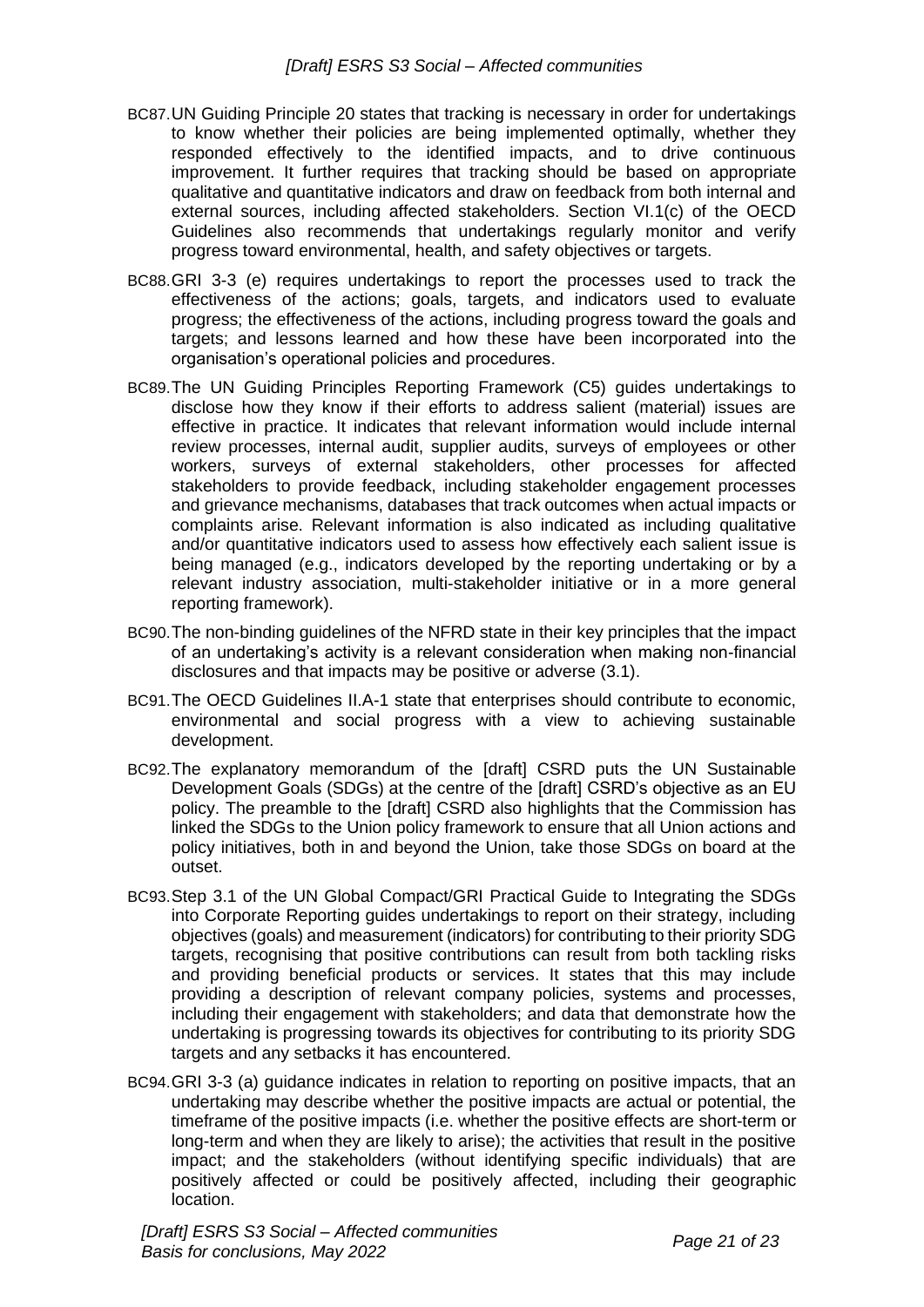#### <span id="page-21-0"></span>**Disclosure Requirement S3-6: Approaches to mitigating material risks and pursuing material opportunities related to affected communities**

- BC95.Article 19a 2 (f) of the [draft] CSRD requires a description of the principal risks to the undertaking related to sustainability matters, including the undertaking's principal dependencies on such matters, and how the undertaking manages those risks.
- BC96.According to the OECD Guidelines III-1 and III-2 undertakings should ensure the disclosure of timely and accurate information on all material matters regarding their activities, structure, financial situation, performance, ownership and governance.
- BC97.Requirement 2 of the CDSB Reporting Framework states that information about undertakings' environmental and social policies and strategies should include the rationale for and nature of those policies and strategies, for example, to respond to the particular business risks and opportunities identified, or to contribute to national or international environmental and social ambitions (e.g., the Paris Agreement or SDGs). Under this Requirement, information should also include details of social policies and strategies, for example, whether they involve investing resources in the prevention, mitigation, and remediation of particular negative human rights impacts, the advancement of human capital, the development of beneficial products and services, etc.; information about whether the organisation's environmental and social policies and strategies involve working with entities in the value chain (upstream and downstream) and other third parties; information relating to actions to mitigate or remediate environmental and social impacts. The Requirement also calls for a description of the resources that are allocated to managing and delivering the policies, strategies, and targets, including investment and capital expenditure plans.
- BC98.SASB standards for a number of industries require undertakings to discuss processes to manage risks and opportunities associated with community rights and interests (e.g. EM-MM-210b.1).